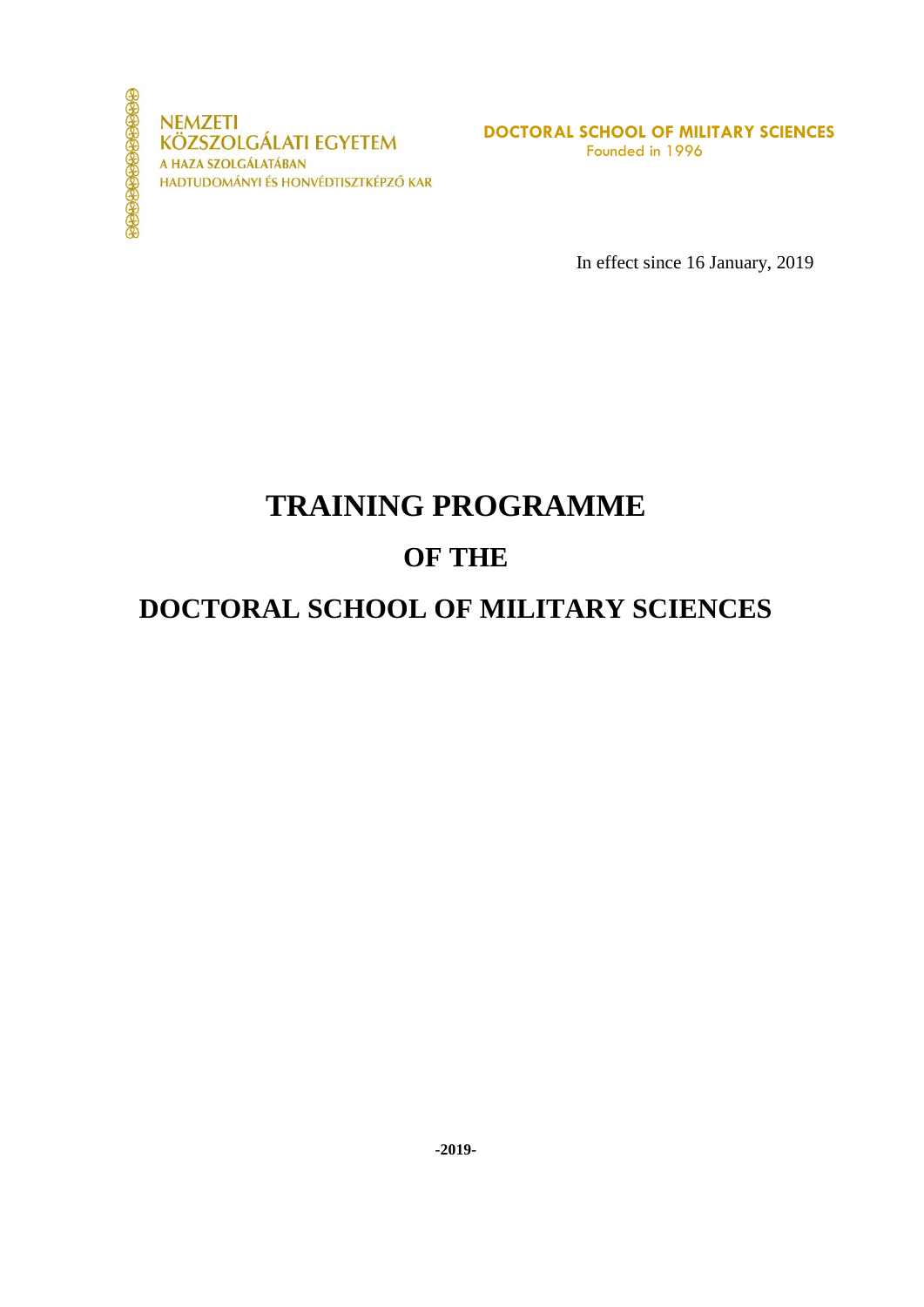# **TRAINING PROGRAMME OF THE DOCTORAL SCHOOL OF MILITARY SCIENCES**

# **1. MISSION, FIELDS OF RESEARCH AND FORMS OF TRAINING AT THE DOCTORAL SCHOOL OF MILITARY SCIENCES**

- a.) **Mission of the programme:** to prepare PhD students for obtaining their doctoral (PhD) degree in military sciences, who are participating in either organized or individual training.
- b.) **Research fields of the doctoral school:** researches in military sciences focusing on activities related to defence and public administration. The research fields are divided into seven areas:
	- 1. Security studies
	- 2. Social aspects of defence studies
	- 3. General military theory
	- 4. Theories of military science
	- 5. Defence logistics and defence economics
	- 6. National security
	- 7. Theory of defence information technology and communication

## c.) **The training at the Doctoral School of Military Sciences is based on the following accredited Masters programmes:**

|                                             | (Resolution of the HAC): |
|---------------------------------------------|--------------------------|
| - Military operational logistics            | (2012/9/VI/11);          |
| $-$ Defence administration                  | (2005/8/IV/4);           |
| - International security and defence policy | (2005/8/IV/6);           |
| - National security                         | (2005/8/IV/7);           |
| - Military leadership                       | (2005/8/IV/8);           |
| - Military facilities management            | (2012/9/VI/13);          |

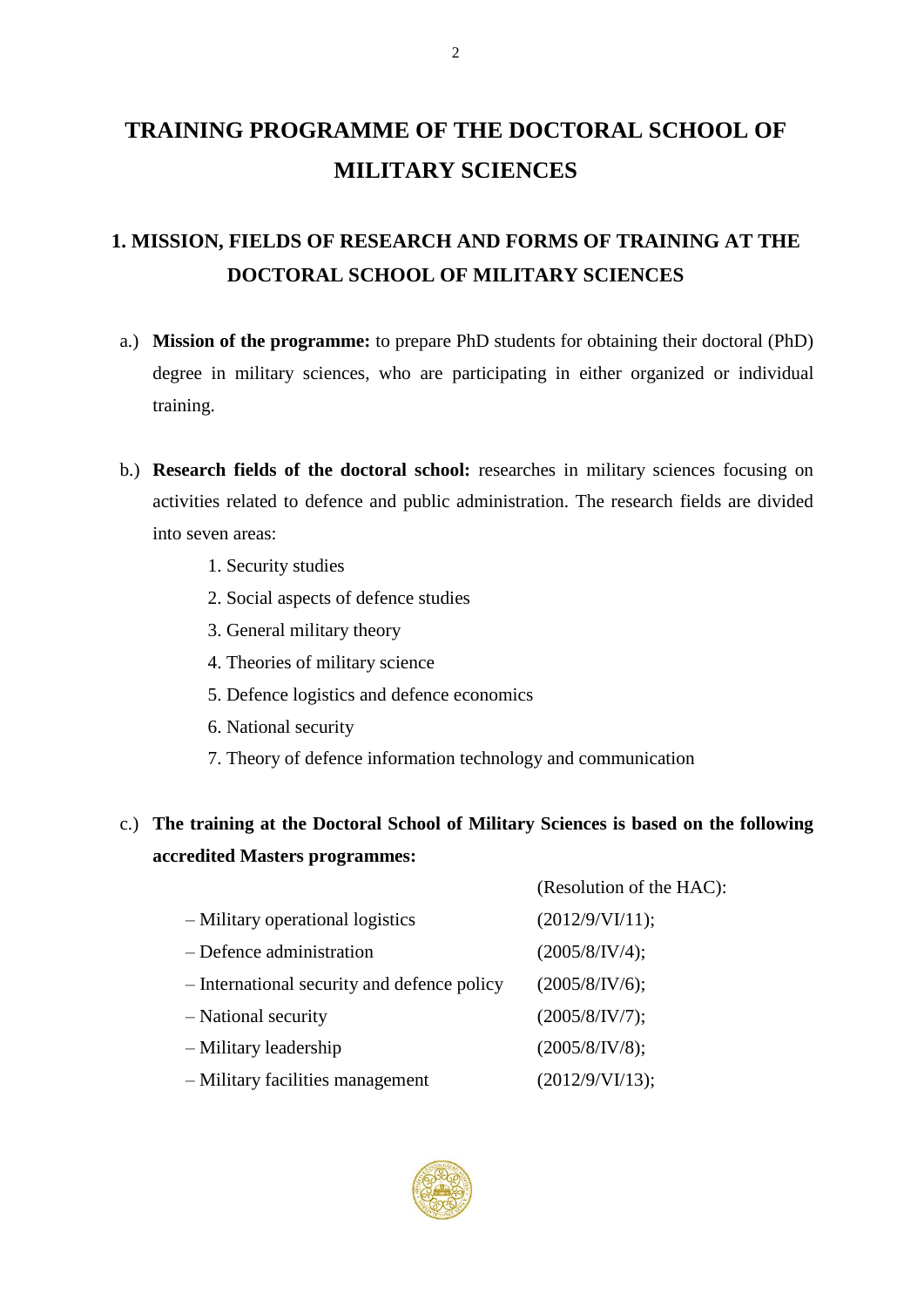On this basis, the Doctoral School primarily admits students with Master's Degrees from the aforementioned programmes. However, in conformity with the Act on National Higher Education, any applicant with a degree from another higher education institution may also be admitted if he/she applies with a research topic relevant to military sciences.

## d.) **Forms of education in the Doctoral School:**

- da) Organized training:
	- full time (state funded or self-financed);
	- part time (distance learning, self-financed);
	- individual (self-financed);
- db) Unorganized training: individual preparation

### e.) **Language of the training:** Hungarian and English

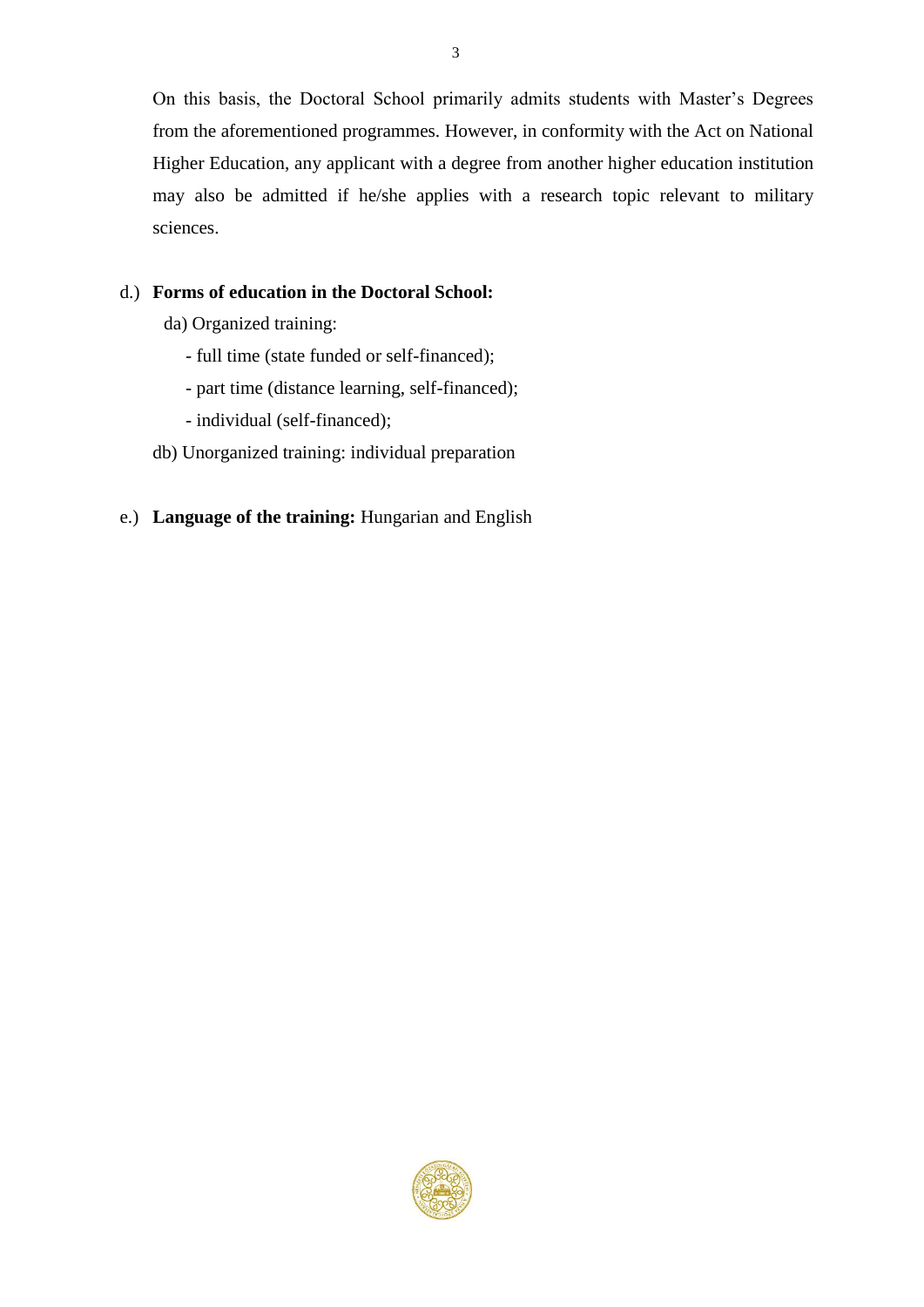#### **2. CREDIT ALLOCATION, TRAINING REQUIREMENTS**

#### **a.) General training requirements:**

aa) As part of the organized training, doctoral students must complete a minimum of 240 credits by the end of the 8th semester as a prerequisite to obtaining the absolutorium (pre-degree certificate).

- minimum 50 credits for academic results;
- minimum 180 credits for scientific research;
- maximum 10 credits for holding lectures (teaching);

ab) The doctoral training programme consists of two phases: 1. Training and research phase and 2. Research and dissertation phase. Each phase consists of four semesters and an average of 30 credits need to be collected during each semester  $(8x30 = 240)$ credits).

- **1.** Training and research phase:
	- a) By the end of this phase (first four semesters) doctoral students must obtain 120 as follows:
		- 50 credits for academic results;
		- minimum 70 credits for scientific researches;
		- 10 credits for holding lectures (a total of 10 credits may be acquired, however, teaching is not obligatory. Should a PhD student does not wish to teach courses, said credits may be substituted with other scientific or academic activities);
	- b) at the end of the second year of their doctoral studies, doctoral students must pass a comprehensive examination;
	- c) upon successful completion of the comprehensive examination, students receive 20 credits, which are taken into account for the 5th semester.
	- d) by the end of the first semester doctoral students are required to prepare an individual study and research plan for the first four semesters, which needs to be submitted by the 31st January of the following year;
	- *e)* At the beginning of each semester, doctoral students must submit their "Study and Research Plan" for the given semester, which includes their course enrollment, research work, and planned publications.

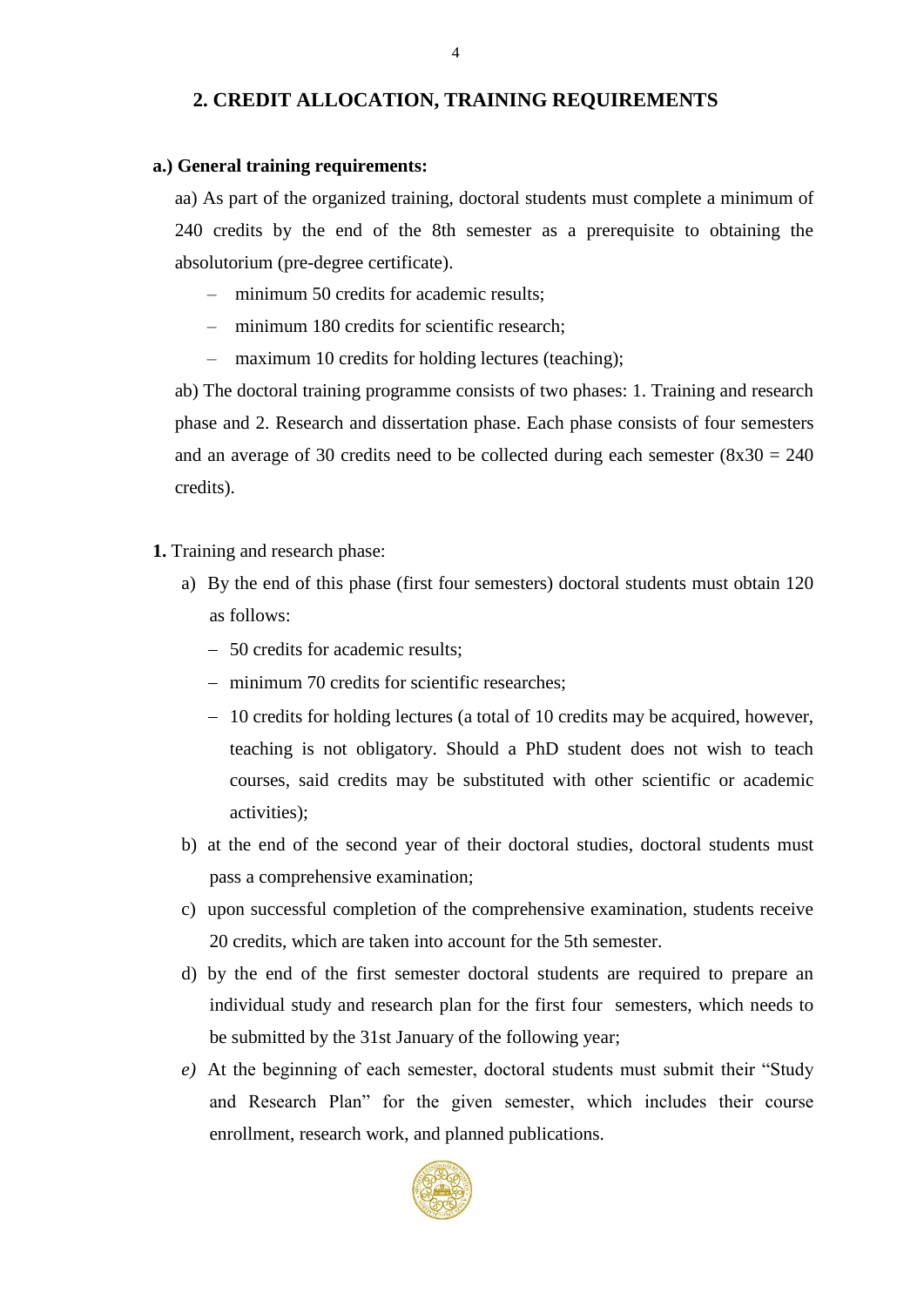- f) prior the application for the comprehensive examination, doctoral students are required to submit their research plan for the research and dissertation phase.
- g) At the end of the training and research phase, doctoral students shall take a comprehensive examination, after which they have maximum three years to complete the dissertation and apply for the Doctoral Procedure.
- h) The training and research phase is followed by the second phase of the doctoral training, namely the research and dissertation phase.

#### **2. Research and dissertation phase:**

- a) The objective of this phase is to maintain a continuous scientific research and to achieve progress with the preparation of the dissertation. Hence, PhD students are required to document and report their progress as part of the "Dissertation research" module. 5 credits per semester may be given for the report.
- b) This phase also consists of four semesters and doctoral students must obtain 120 credits in the following structure:
	- 20 credits for the comprehensive examination;
	- (a minimum of) 70 credits for scientific research work;
	- 20 credits for dissertation research work;

- 10 credits for teaching (during the eight semesters a maximum of 10 credits can be collected such way, however, teaching is not obligatory. Should a PhD student not take the opportunity, teaching may be substituted with scientific or academic activities).

c) The requirements of the full-time doctoral training programme are identical to the requirements of the part-time training programme. Doctoral students enrolled in individual training programme shall also obtain 240 credits in accordance with their own research plan, and the necessary number of credits is to be obtained by the end of the training and research phase. Doctoral students with individual training plan, however, are not required to attend PhD classes.

#### **2.1. Requirements for the completion of doctoral studies**

a) In regards to academic progress, doctoral students participating in organized training are required to obtain 50 credits by registering for mandatory and elective courses in the following order;

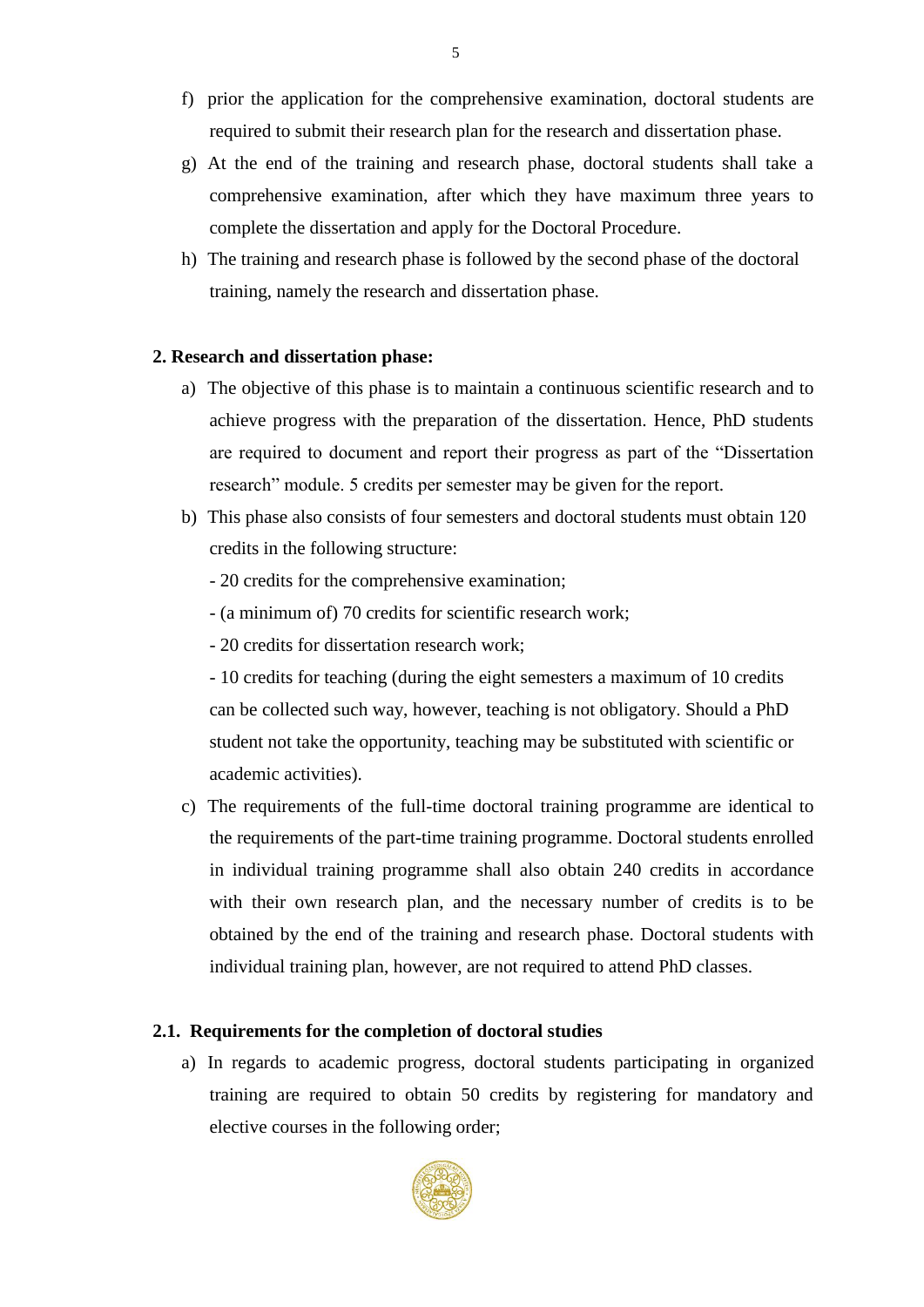- b) In the first four semesters, doctoral students must register for the contact classes, seminars and lectures listed in the Curriculum of the Doctoral School.
- c) In the first two semesters, doctoral students must register for 1 elective course per semester related to one's research topic. The course can be chosen from the list of elective courses for 2 credits. Said course may be selected from any research field. Each academic year, the full range of elective courses is approved by the Council of the Doctoral School.
- d) In the third and fourth semesters, doctoral students must register for an optional 2 credits - research seminar per semester related to one's research topic. Each academic year, the full range of optional research seminars is approved by the Council of the Doctoral School.
- e) The aforementioned criteria (points a-d) are also compulsory for doctoral students pursuing an individual training programme.
- f) Apart from the above, doctoral students may register preferably during the first four semesters - for further lectures and research seminars, although the total number of credits shall not exceed 264 at the end of the doctoral programme.
- g) In the fourth semester doctoral students are required to register for a *Research Workshop Seminar*, which facilitates the preparation for the comprehensive examination. At the beginning of the semester, doctoral students are to be informed about the requirements of the comprehensive examination and about the method for compiling a research plan. At the end of the semester, doctoral students – during a forum organized separately for each research area and by the head of the research field – demonstrate their knowledge on relevant professional literature and present their research plans for the research and dissertation phase.
- *h)* During the research and dissertation phase, doctoral students are to register for the dissertation research work module (1st-4th semesters) in the framework of which they are required to present their research progress at the end of the respective semester.

#### **2.2. Scientific research work requirements**

a) In order to meet the requirements of the scientific research work, doctoral students are requested to sign up for the "Scientific research" course of the

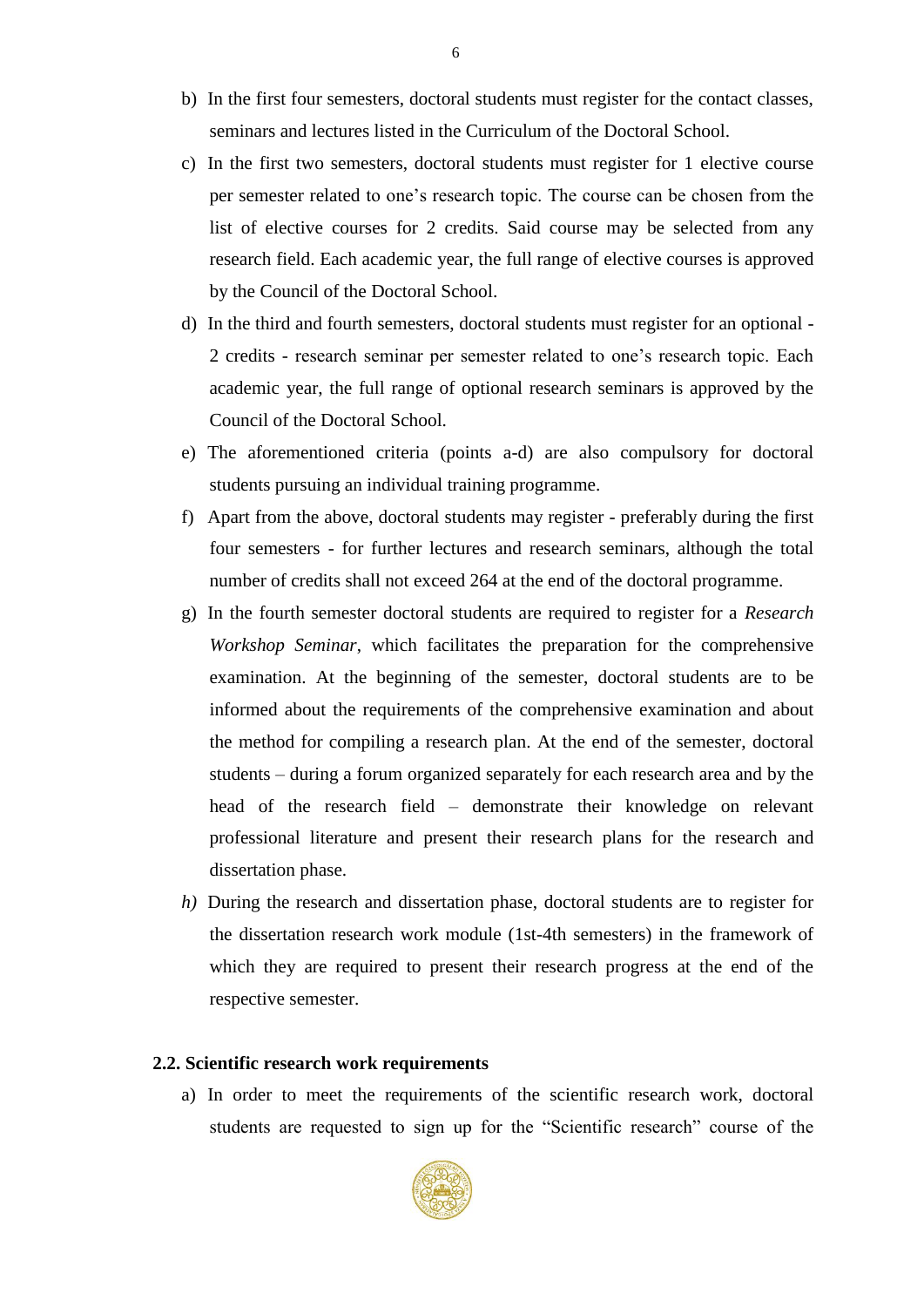respective semester (Scientific research I-VIII.). In regards to scientific research activities, doctoral students must gain at least 9 credits in the first semester, and at least 12 credits during each further semesters. By the end of the doctoral programme, at least 140 credits must be collected (for credit calculation, see table of credits in Annex 1)

- b) The same publication or scientific activity can be taken into account only once during the entire period of the doctoral programme.
- c) A scientific publication has a minimum length of 0.5 sheet, and it should be published in national or international journals approved by the Committee on Military Science (or any other Committee) of the Hungarian Academy of Sciences (A, B, or C categories).
- d) Exceptions of the above are posters and conference proceedings, which are shorter publications.
- e) Rules of taking into account publications in a given semester:
	- a submitted but not yet accepted publication, or a study where the editor requests major changes are considered as non-peer reviewed article;
	- a certified editor's declaration must be attached to a submitted but yet unpublished paper;
	- In case of a co-authored publication, a co-authorship declaration has to be enclosed confirming the contribution in percentage. Credits are to be awarded based on the contribution in percentage and decimals are to be rounded in accordance with the general rules of mathematics. As an exception, 0.5 fractional parts are always rounded up;
	- To allocate credits for published or submitted but not yet published scientific articles, doctoral students have to submit either a photocopy of the article, or in case of online journals, a downloaded and printed version. In case the study has not been published yet, it must be submitted at the secretary of the DS no later than the last day of the exam period in the following semester.
- f) A doctoral student is required to:
- fa) during the training and research phase: collect 10 credits for publications, which consist of at least four publications in Hungarian about the doctoral student's own research results. These articles are to be published in a national or

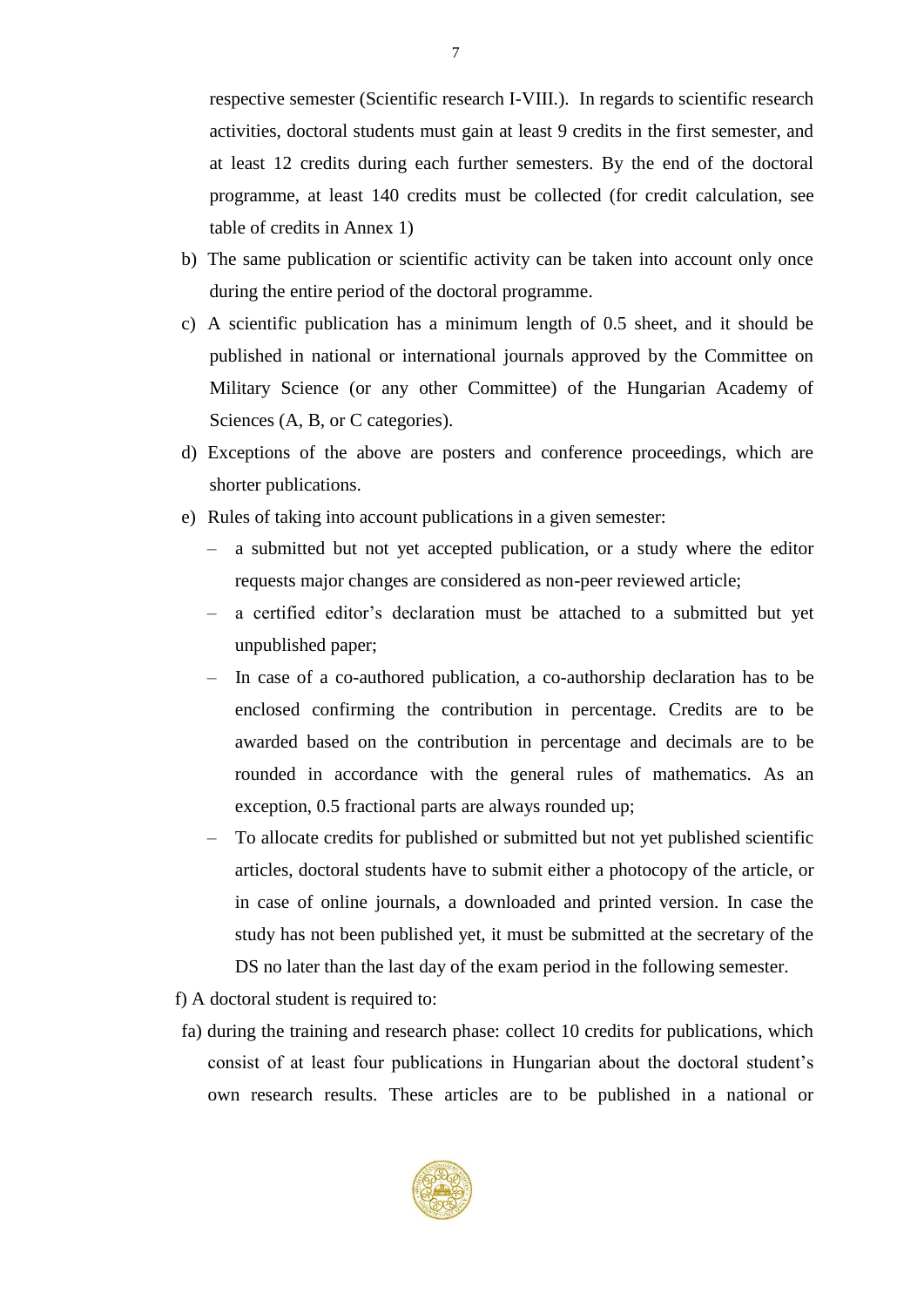international journal that has been defined by the Committee on Military Science (or any other committee) of the HAS (categories A, B, or C);

fb) during the research and dissertation phase: to collect 10 credits for publications, which consist of at least three publications in Hungarian and one paper in foreign language. These articles are to be published in a national or international journal that has been defined by the Committee on Military Science (or any other committee) of the HAS (categories A, B, or C).

Therefore 20 publication credits are required for the doctoral students prior to obtaining the absolutorium.

#### **2.3 Teaching requirements**

- a) Teaching is an optional and not obligatory activity to collect credits.
- b) If doctoral students do not take on teaching activity, they may obtain the 10 credits – in lieu of teaching – through other scientific activities or additional studies.
- c) If doctoral students are employed as lecturer, they are not entitled to obtain credits for teaching activities at the employer university.
- d) Credits can only be earned through teaching activity from the second semester onwards – with the exception of doctoral students enrolled in individual training.
- e) Doctoral students who wish to earn credits for teaching activity are required to select the "Teaching" course from the course list of the respective semester.
- f) Teaching can only be conducted with the permission of the Head of the relevant department, in the research topic of the doctoral student – or in a topic close to that research field.
- g) Four classes held are equal to one credit.
- h) Doctoral students may collect a total of 10 credits for teaching activities throughout the eight semesters.
- i) The Head of the relevant department shall attest the conduct of teaching.
- j) The requirements of the doctoral training as well as the rules of admission and degree procedures of students enrolled in individual preparation – are specified in the Academic and Examination Regulations of the Doctoral School of Military Sciences and in the Doctoral and Habilitation Regulations of the University.

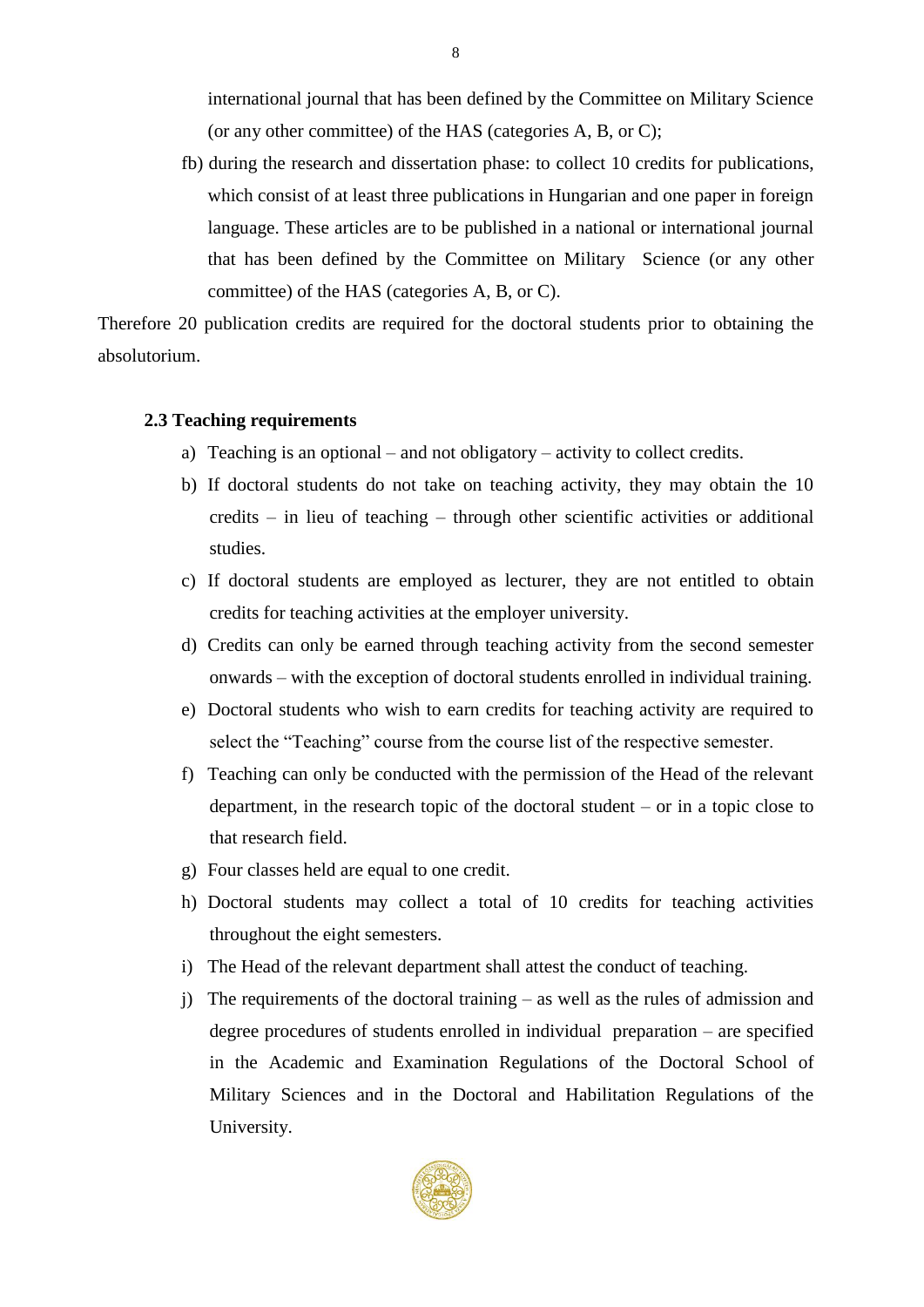#### **3. TESTING KNOWLEDGE**

- (1) During the doctoral training programme, the knowledge of doctoral students in each academic subjects is tested in accordance with the Curriculum. The content of each tests is described in the Course Programmes.
- (2) Testing may be conducted in the following ways:
	- a.) Concerning academic studies:
		- Lectures with 5-point grading scale;
		- Practice with 5-point grading scale;
	- b.) Concerning scientific and teaching activities:
		- Completion of each subject that the doctoral student signed up for is based on 5-point grading scale.
- (3) In case of end-of-term exams, the marks are determined by the examiner or leading teacher. Regarding the "Scientific research" course, it is the supervisor who assigns the mark and signs the markbook, while in case of "Teaching", it is the Head of the relevant department who is responsible for defining and signing the mark in the markbook. The "Research workshop" and "Dissertation research" modules are signed by the head of the specific research field.
- (4) The rules of retaking examinations and the tasks to complete an improvement exam are regulated by the Academic and Examination Regulations of NUPS.

#### **(5) THE COMPREHENSIVE EXAMINATION**

After the completion of the first four semesters of the doctoral training programme - i.e. as a conclusion of the training and research phase - doctoral students are required to take a comprehensive examination.

- 5.1. Prerequisites of the comprehensive examination:
	- a) Doctoral students shall apply for the comprehensive examination by filling the application form, which can be downloaded from the website of the Doctoral School. The application form is to be submitted in person at the Doctoral School.
	- b) Doctoral students must have an assessment of their research progress by their supervisor.

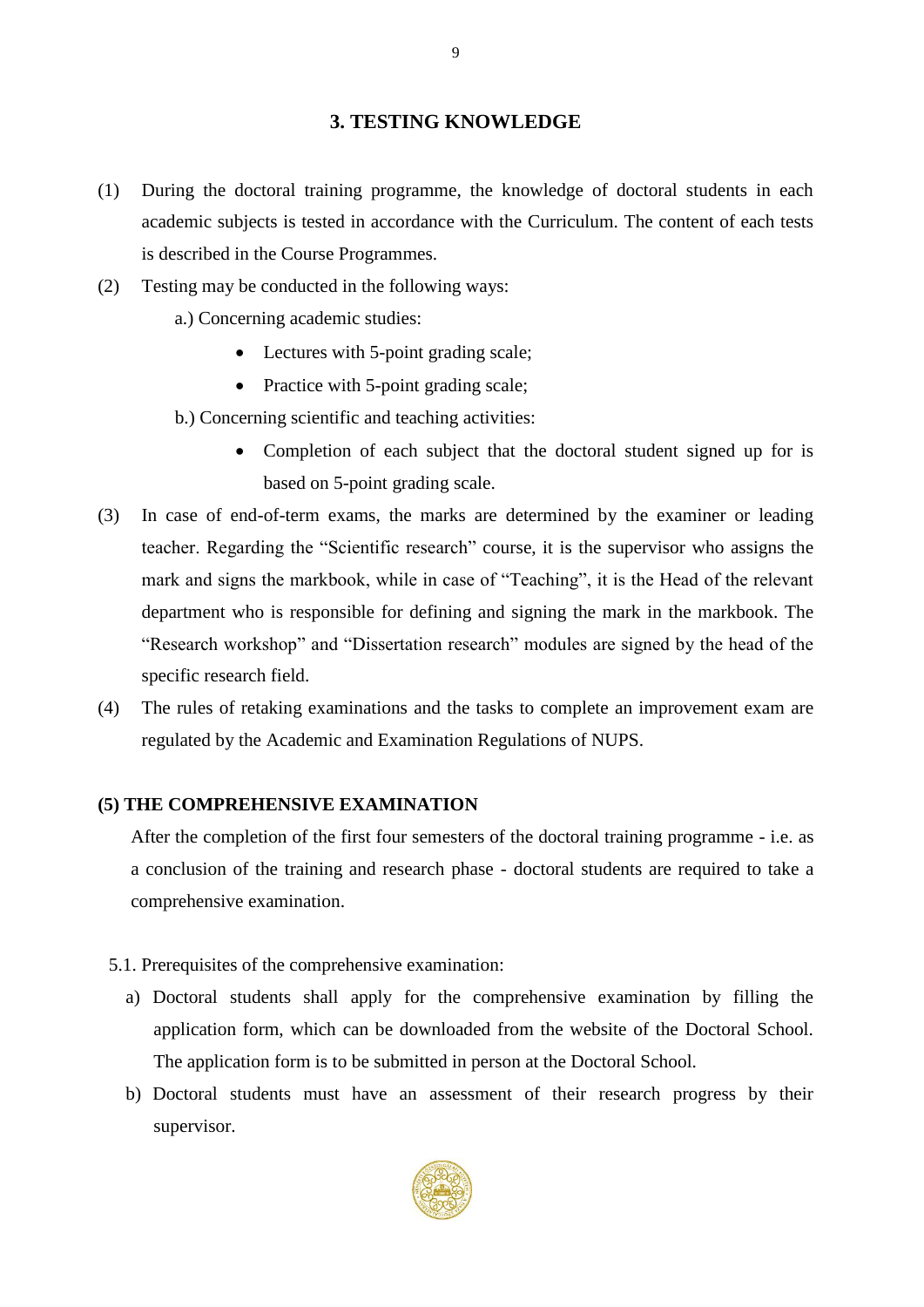- c) During the training and research phase of the doctoral training programme (first four semesters), at least 120 credits (50 for academic achievements and 70 for scientific research) must be obtained.
- d) Doctoral students shall acquire 10 publication points (4 scientific articles).
- e) Doctoral students enrolled in individual training programme can apply for the doctoral procedure in a separate request, after their application for the comprehensive examination has been accepted. The applicant should acquire documented teaching activities or research work equal to 150 credits, and 20 credits for publication which are mandatory for obtaining the degree. Doctoral students enrolled in individual training programme are to choose the courses for their examination from the list of courses approved for the given academic year by the Doctoral Council. Further requirements for doctoral students in individual programme are determined in Paragraph (37) of the Doctoral and Habilitation Regulations of the University.
- f) Before the examination, the doctoral student is to submit a research plan for the research and dissertation phase, which contains the requirements set by the DS, and the scheduling of the preparation of the dissertation and the publication of the research findings.

### **5.2. Composition of the examination committee**

- a) The comprehensive examination must be taken in publicly before a committee.
- b) The examination committee consists of four members, two of whom are not employed by the University (external members).
- c) A comprehensive examination must be organized by research areas.
- d) The chair of the examination committee is the head of the doctoral school. Further members of the committee are: leader of the research area and 2 external professionals.
- e) Each member of the examination committee must have a scientific degree.
- f) The supervisor of the doctoral student cannot be among the members of the examination committee.

#### **5.3. Execution of the examination**

a) The comprehensive examination consists of two major segments: the first part is to assess the theoretical preparedness of the doctoral students ("theoretical part"), while

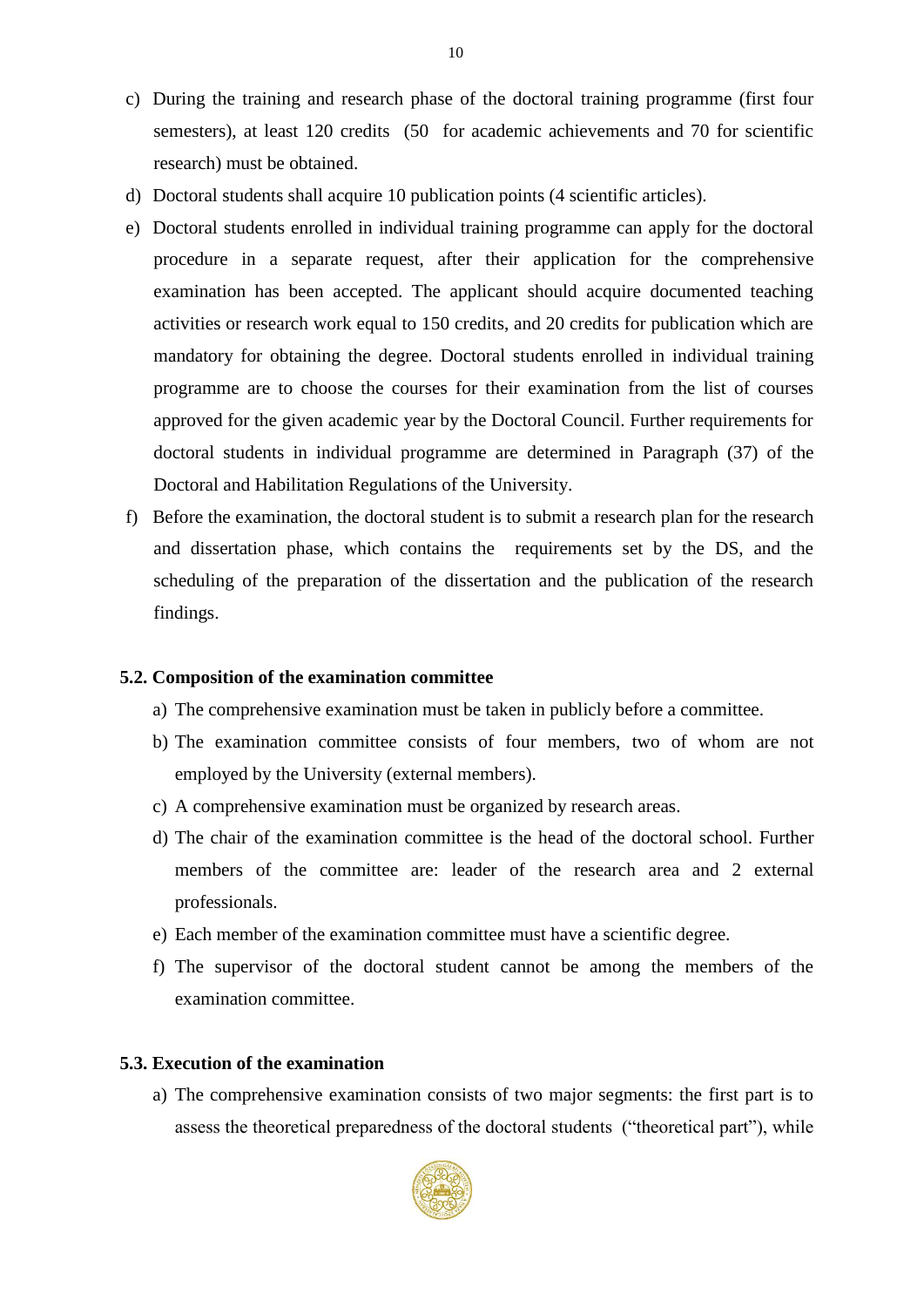during the second part, doctoral students present their scientific achievements ("dissertation part"). The theoretical section includes two courses, which must be related to the research topic of the doctoral student. The courses can be selected from the full range of courses approved by the Council of the Doctoral School.

- b) During the second part of the examination, doctoral students demonstrate their scientific research progress and their knowledge on professional literature in form of a 10 to 15 minutes presentation. A written, 15 to 20 pages long, research plan related to the "Research and dissertation phase" (scheduling the progress of the dissertation, publication plans) must also be submitted.
- c) Before the comprehensive examination, the supervisor prepares a written report on the academic and research activities of the doctoral student.
- d) Doctoral students may receive 20 credits registered during the fifth semester and subsequently begin the two years "Research and dissertation" phase upon successful completion of the comprehensive examination.
- e) The written evaluation of the comprehensive examination is recorded in the exam proceedings. The final results of the examination shall be announced on the day of the oral examination.
- f) The committee members evaluate the doctoral student's performance by sections and by topics in case of the theoretical part in a 5-point grading scale. The examination is successful if the doctoral student reaches 60% of the points both by sections and the total points combined. The result of the evaluation of the comprehensive examination may be either pass or fail.
- g) A failed comprehensive examination may be retaken once, in the same term. In case of failed comprehensive examination, the legal status of the doctoral student shall be terminated on the day of the exam.

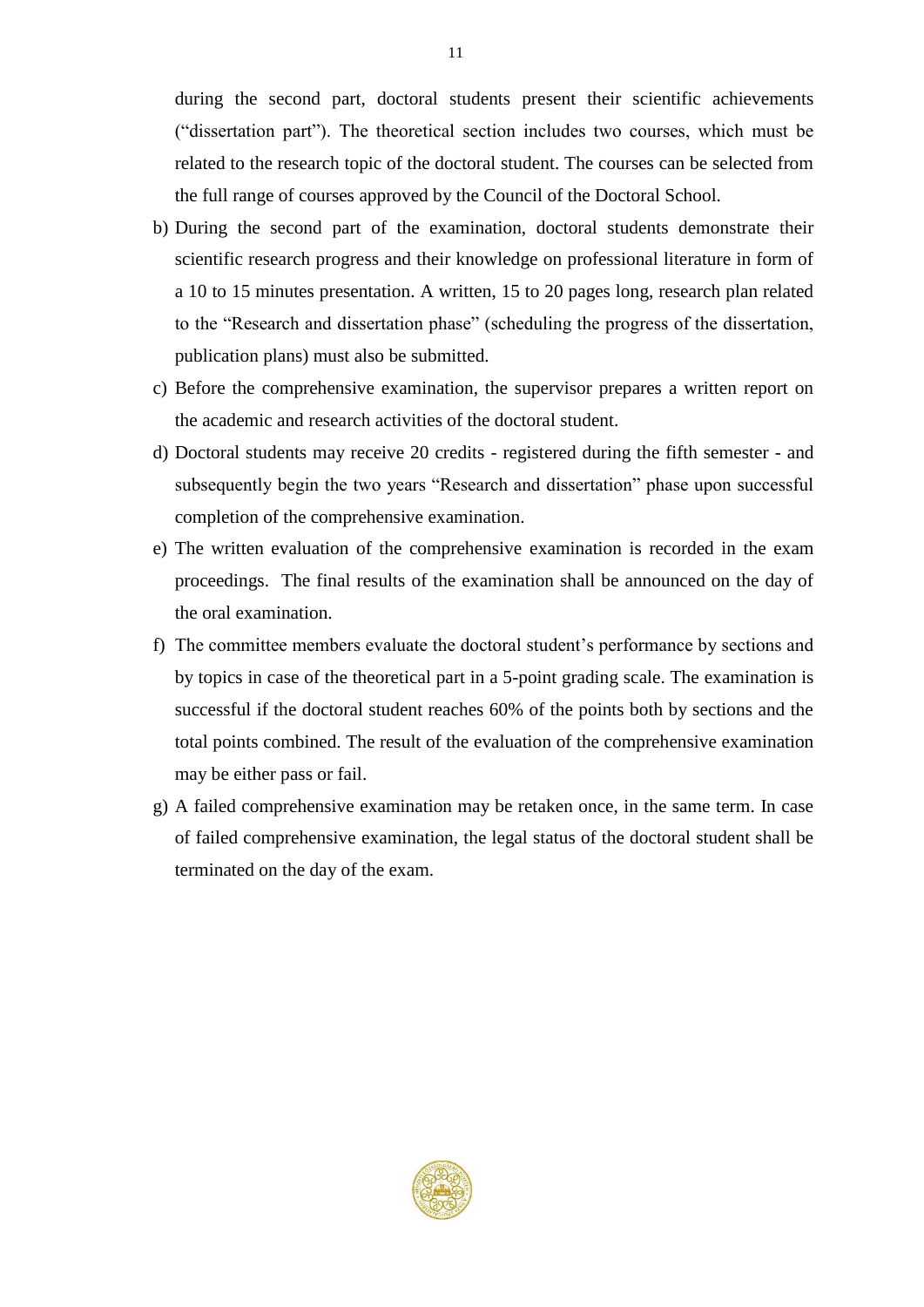## **4. COMPLETING THE TRAINING, THE REQUIREMENTS OF OBTAINING THE PRE-DEGREEE CERTIFICATE**

- a) The pre-degree certificate (absolutorium) certifies that doctoral students have fulfilled all the required coursework, scientific research and teaching activities (optional choice), have successfully passed - with the exception of language exams - all required exams, and have obtained the 240 credits listed among the requirements. The certificate also proves - without any qualification or evaluation - that doctoral students have completed the set requirements of the doctoral training programme.
- b) At the end of the eighth semester if all conditions of issuing the pre-degree certificate exist – the doctoral school issues the pre-degree certificate. However, doctoral students only receive the certificate after the supervisor's report on the 4-year progress has been submitted to the doctoral school.
- c) To issue the absolutorium, it is required to collect 20 credits for publications prepared during the training and related to the doctoral student's research field -, which consist of at least seven publications in Hungarian and one paper in foreign language. These articles are to be published in a national or international journal that has been defined by the Committee on Military Science (or any other committee) of the HAS (categories A, B, or C).
- d) The four-year training period cannot be shortened except for doctoral students enrolled in individual training programme – the pre-degree certificate cannot be issued earlier. The preliminary defence, however, may be conducted in the last semester.
- e) The absolutorium shall be signed by the head of the doctoral school.
- f) Once it has been signed, the legal status of the doctoral student terminates. Between the application to the degree procedure and the awarding of the doctoral degree, the status of the candidate changes to "dissertation submitter".

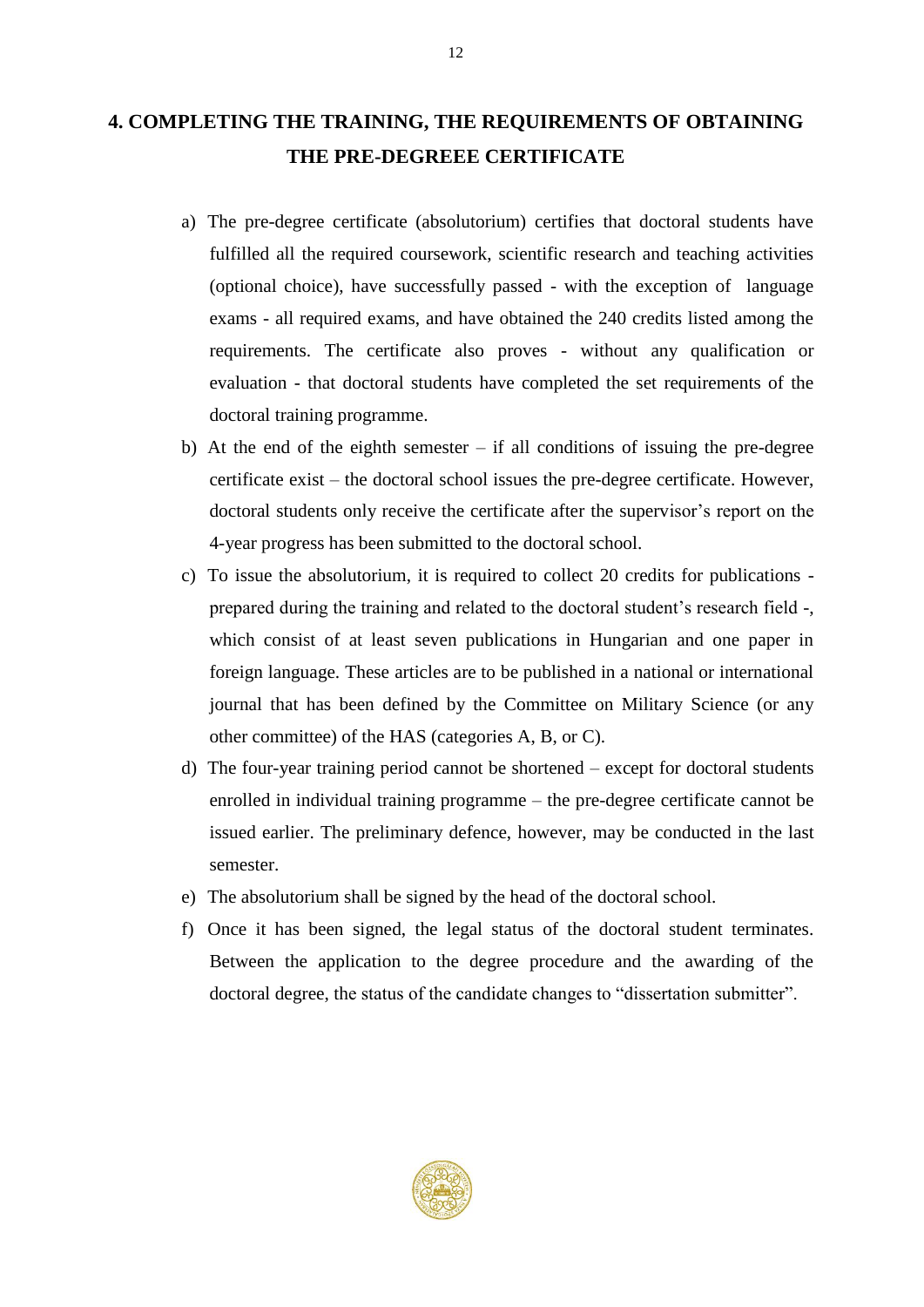## **CURRICULUM**

# **TRAINING STRUCTURE OF THE DOCTORAL SCHOOL OF MILITARY SCIENCES**

|                                    | <b>SEMESTER</b> | <b>ACADEMIC REQUIREMENTS</b>                                                                                                                                                                                                                                                                                                         | <b>SCIENTIFIC</b><br><b>RESEARCH</b><br>(at least 12)<br>credits/semester) | <b>TEACHING</b><br>(1 credit for<br>every 4 classes -<br>elective) | <b>DISSERTATI</b><br><b>ON</b><br><b>RESEARCH</b><br><b>WORK</b><br>(progress with<br>the<br>dissertation) |
|------------------------------------|-----------------|--------------------------------------------------------------------------------------------------------------------------------------------------------------------------------------------------------------------------------------------------------------------------------------------------------------------------------------|----------------------------------------------------------------------------|--------------------------------------------------------------------|------------------------------------------------------------------------------------------------------------|
|                                    | 1.              | <b>Foundations of Military Science</b><br>$Exam = 3$ cr.<br>Classics of Military Science I.<br>$Exam = 3$ cr.<br>Social aspects of defence studies<br>$Exam = 3$ cr.<br>Foundations of scientific research I.<br>Mark $= 2$ cr.<br><b>Elective research studies</b><br>(in any research field)<br>$\textbf{Exam} = 2 \text{ cr.}$    | Scientific research I.                                                     |                                                                    |                                                                                                            |
| <b>TRAINING AND RESEARCH PHASE</b> | 2.              | Security Policy - Military Security<br>$Exam = 3$ cr.<br>Foundations of scientific research II.<br>$Mark = 2$ cr.<br>Theory of military science I. (land);<br>$Exam = 3$ cr.<br>Classics of Military Science II.<br>$Exam = 3$ cr.<br><b>Elective research studies</b><br>(in any research field)<br>$\textbf{Exam} = 2 \text{ cr.}$ | Scientific research<br>П.                                                  | <b>Teaching I.</b>                                                 |                                                                                                            |
|                                    | 3.              | Military logistics and Medicine<br>$Mark = 2$ cr.<br><b>Defence Administration</b><br>$Mark = 2$ cr.<br>History of military science in Hungary;<br>$exam = 3$ cr.<br>Theory of military science II. Exam (air<br>$force) = 2 cr.$<br><b>Elective research studies</b><br>(own research field)<br>Mark = $2$ cr.                      | Scientific research<br>III.                                                | <b>Teaching I.</b>                                                 |                                                                                                            |
|                                    | 4.              | Information operations<br>$Mark = 2$ cr.<br>War and Ethics; Mark = $2$ cr.<br>National security;<br>$Mark = 2$ cr.<br><b>Elective research studies</b><br>(own research field)<br>Mark = $2$ cr.<br><b>Research workshop</b>                                                                                                         | <b>Scientific research</b><br>IV.                                          | <b>Teaching III.</b>                                               |                                                                                                            |

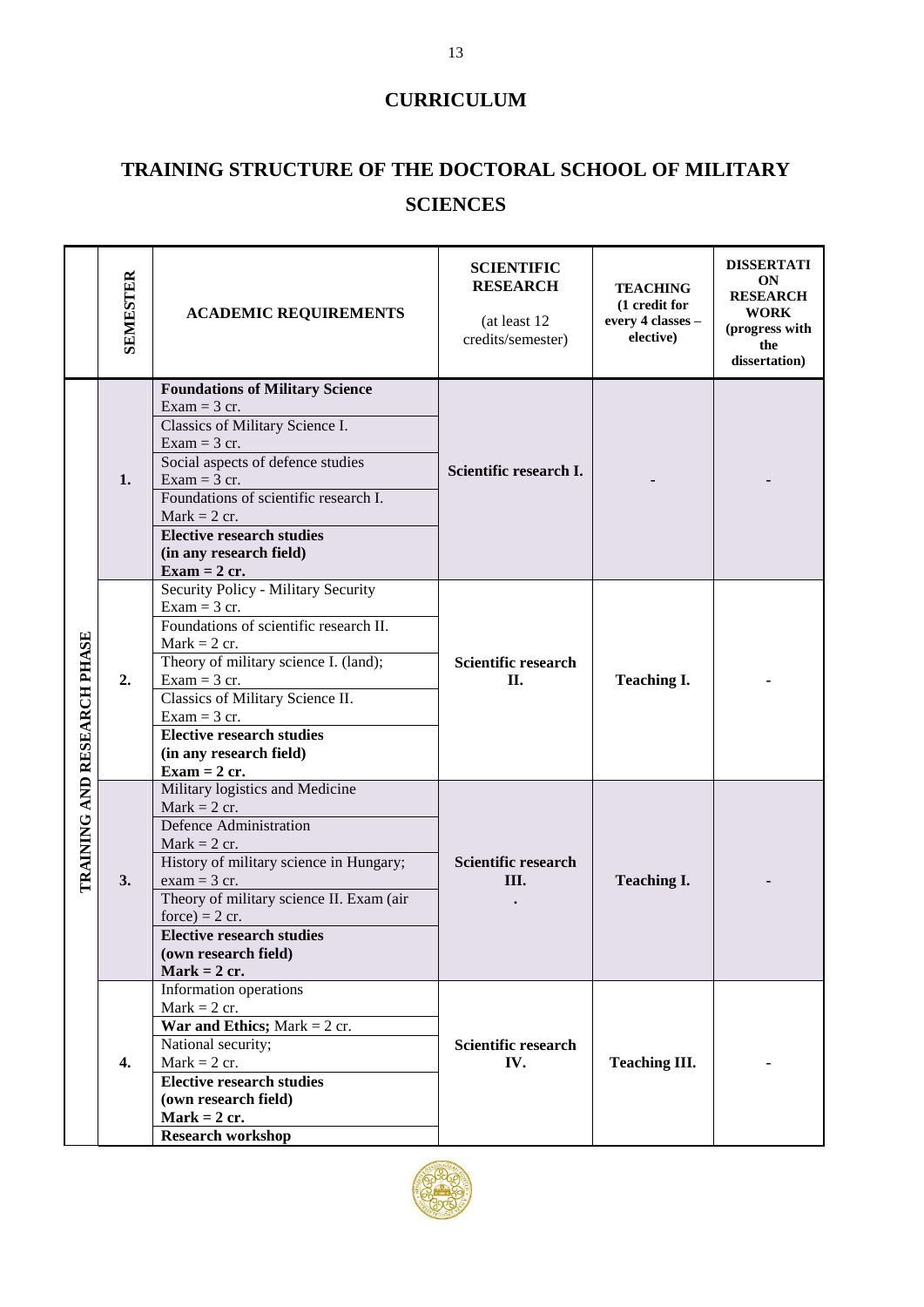|                                                                                                                                         |               | (preparation for the comprehensive<br>examination)<br>Mark = $2$ cr. |                                       |                                                  |                                                       |
|-----------------------------------------------------------------------------------------------------------------------------------------|---------------|----------------------------------------------------------------------|---------------------------------------|--------------------------------------------------|-------------------------------------------------------|
|                                                                                                                                         | <b>Total:</b> | 50 credits                                                           | 70 credits                            |                                                  |                                                       |
|                                                                                                                                         |               |                                                                      | 120 credits                           |                                                  |                                                       |
| <b>COMPREHENSIVE EXAMINATION</b> = submitting the written material, 20 credit may be obtained and<br>registered for the fifth semester. |               |                                                                      |                                       |                                                  |                                                       |
|                                                                                                                                         | 5.            | (20 credits for the comprehensive<br>examination)                    | Scientific research<br>V.<br>20 cr.   | <b>Teaching IV.</b>                              | <b>Dissertation</b><br>research work<br>I.<br>5 cr.   |
|                                                                                                                                         | 6.            |                                                                      | Scientific research<br>VI.<br>20 cr.  | <b>Teaching V.</b>                               | <b>Dissertation</b><br>research work<br>L.<br>5 cr.   |
| RESEARCH ÉS DISSERTATION PHASE                                                                                                          | 7.            |                                                                      | Scientific research<br>VII.<br>20 cr. | <b>Teaching VI.</b>                              | <b>Dissertation</b><br>research work<br>III.<br>5 cr. |
|                                                                                                                                         | 8.            |                                                                      | Scientific research<br>VII.<br>20 cr. | <b>Teaching VII.</b>                             | <b>Dissertation</b><br>research work<br>IV.<br>5 cr.  |
|                                                                                                                                         | 20 cr.        |                                                                      | 70 credits                            | maximum 10<br>credits<br>(in eight<br>semesters) | 20 credits                                            |
|                                                                                                                                         | <b>Total:</b> |                                                                      | <b>Total: 240 credits</b>             |                                                  |                                                       |



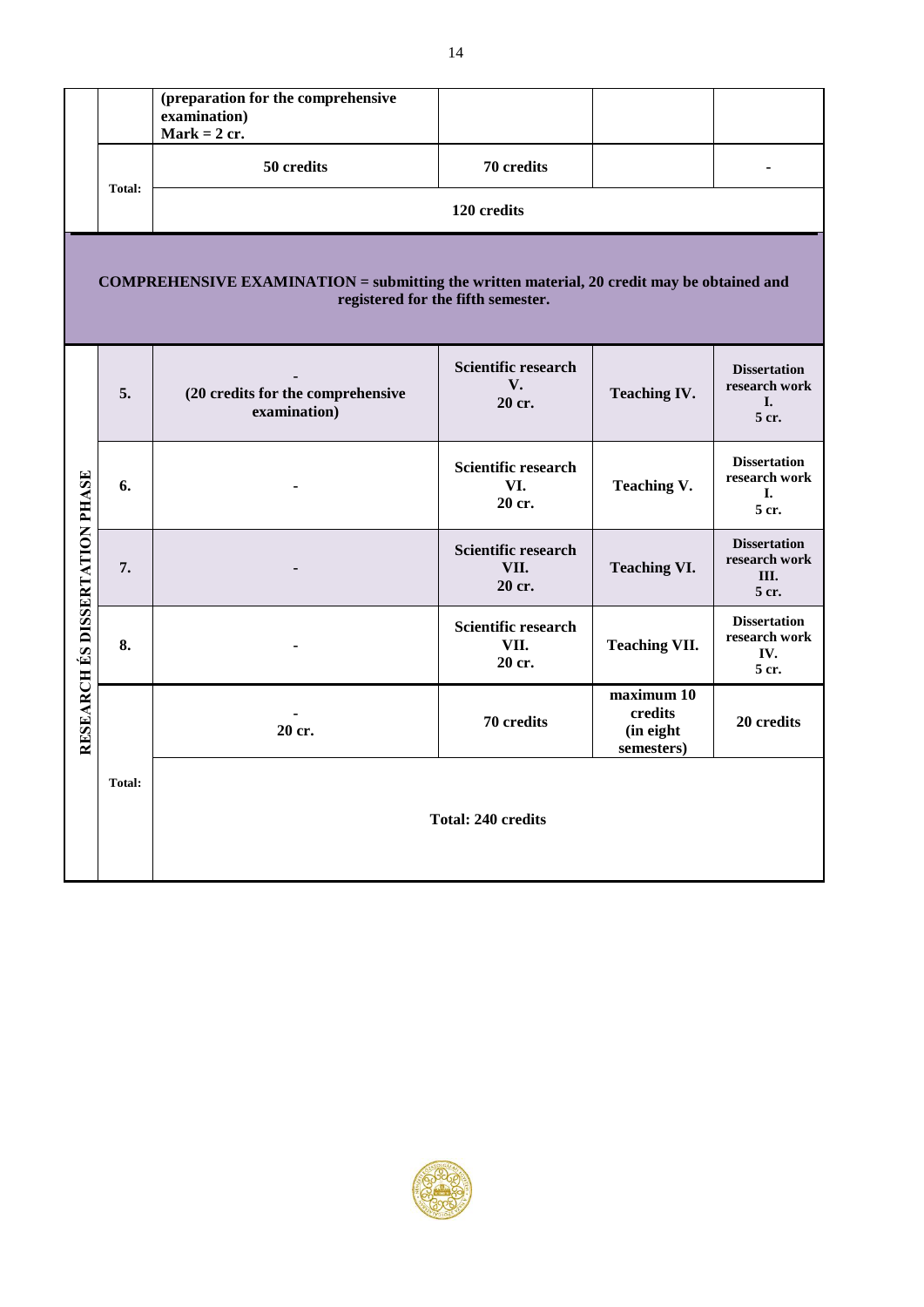|                | <b>ACADEMIC REQUIREMENTS</b>                              |                |             |            | <b>SCIENTIFIC RESEARCH</b> |                                   | <b>TEACHIN</b>                      |                              |
|----------------|-----------------------------------------------------------|----------------|-------------|------------|----------------------------|-----------------------------------|-------------------------------------|------------------------------|
|                |                                                           |                |             | Contact    |                            |                                   | Mini                                | G                            |
| <b>Semeste</b> | Subject                                                   | Cr<br>edi      | <b>Full</b> | classes    | Ty                         | Subject                           | mum<br>credit                       | <b>Credits</b><br>(optional) |
|                |                                                           | ts             | time        | <b>PT</b>  | pe                         |                                   | s:                                  |                              |
|                |                                                           | 3              | 30          | 10         | Ex                         |                                   |                                     |                              |
|                | <b>Foundations of Military Science</b>                    |                |             |            | am                         |                                   | (at                                 |                              |
|                | Classics of Military Science I.                           | 3              | 30          | 10         | Ex<br>am                   |                                   | least<br>12                         |                              |
| 1.             | Social aspects of defence studies                         | 3              | 30          | 10         | Ex<br>am                   | Scientific research I.            | cred<br>its/s                       |                              |
|                | Foundations of scientific research I.                     | $\overline{2}$ | 20          | $\sqrt{6}$ | Ma<br>rk                   |                                   | eme<br>ster)                        |                              |
|                | Elective research seminar                                 | 2              | 20          | 6          | Ma<br>rk                   |                                   |                                     |                              |
|                | Security Policy - Military Security                       | 3              | 30          | 10         | Ex<br>am                   |                                   |                                     |                              |
|                | Foundations of scientific research II.                    | $\overline{2}$ | 20          | 6          | Ma<br>rk                   |                                   | (at                                 |                              |
| 2.             | Classics of Military Science II.                          | 3              | 30          | 10         | Ex<br>am                   | Scientific research II.           | least<br>12<br>cred                 |                              |
|                | Theory of military science (land);                        | 3              | 30          | 10         | Ex<br>am                   |                                   | its)                                |                              |
|                | Elective research seminar                                 | 2              | 20          | 6          | Ma<br>rk                   |                                   |                                     |                              |
|                | Military logistics and Medicine                           | 2              | 20          | 6          | Ma<br>rk                   |                                   |                                     |                              |
|                | Defence Administration                                    | 2              | 20          | 6          | Ma<br>rk                   |                                   | (at<br>least                        |                              |
| 3.             | History of military science in Hungary                    | 3              | 30          | 10         | Ex<br>am                   | Scientific research III.          | 12<br>cred                          |                              |
|                | Theory of military science II. (air force)                | 3              | 30          | 10         | Ex<br>am                   |                                   | its)                                |                              |
|                | Elective research seminar                                 | 2              | 20          | 6          | Ma<br>rk                   |                                   |                                     |                              |
|                | Information operations                                    | 2              | 20          | 6          | Ma<br>rk                   |                                   |                                     |                              |
|                | War and Ethics                                            | 2              | 20          | 6          | Ma<br>rk                   |                                   |                                     |                              |
| 4.             | National security                                         | $\overline{2}$ | 20          | 6          | Ma<br>rk                   | Scientific research IV.           | (at<br>least<br>12                  |                              |
|                | Armed forces of the Great Powers and<br>their application | $\overline{2}$ | 20          | 6          | Ma<br>rk                   |                                   | cred<br>its)                        |                              |
|                | Research workshop                                         | 2              | 20          | 10         | Ma<br>rk                   |                                   |                                     |                              |
|                | Elective research seminar                                 | $\overline{2}$ | 20          | 6          | Ma<br>rk                   |                                   |                                     |                              |
|                | <b>COMPREHENSIVE EXAMINATION = 20 credits</b>             |                |             |            |                            |                                   |                                     |                              |
|                | Research phase                                            |                |             |            |                            | Dissertation research<br>work I.  | 5                                   |                              |
| 5.             |                                                           |                |             |            |                            | Scientific research V.            | (at)<br>least<br>16<br>cred<br>its) |                              |
| 6.             |                                                           |                |             |            |                            | Dissertation research<br>work II. | 5                                   |                              |

#### **CURRICULUM**

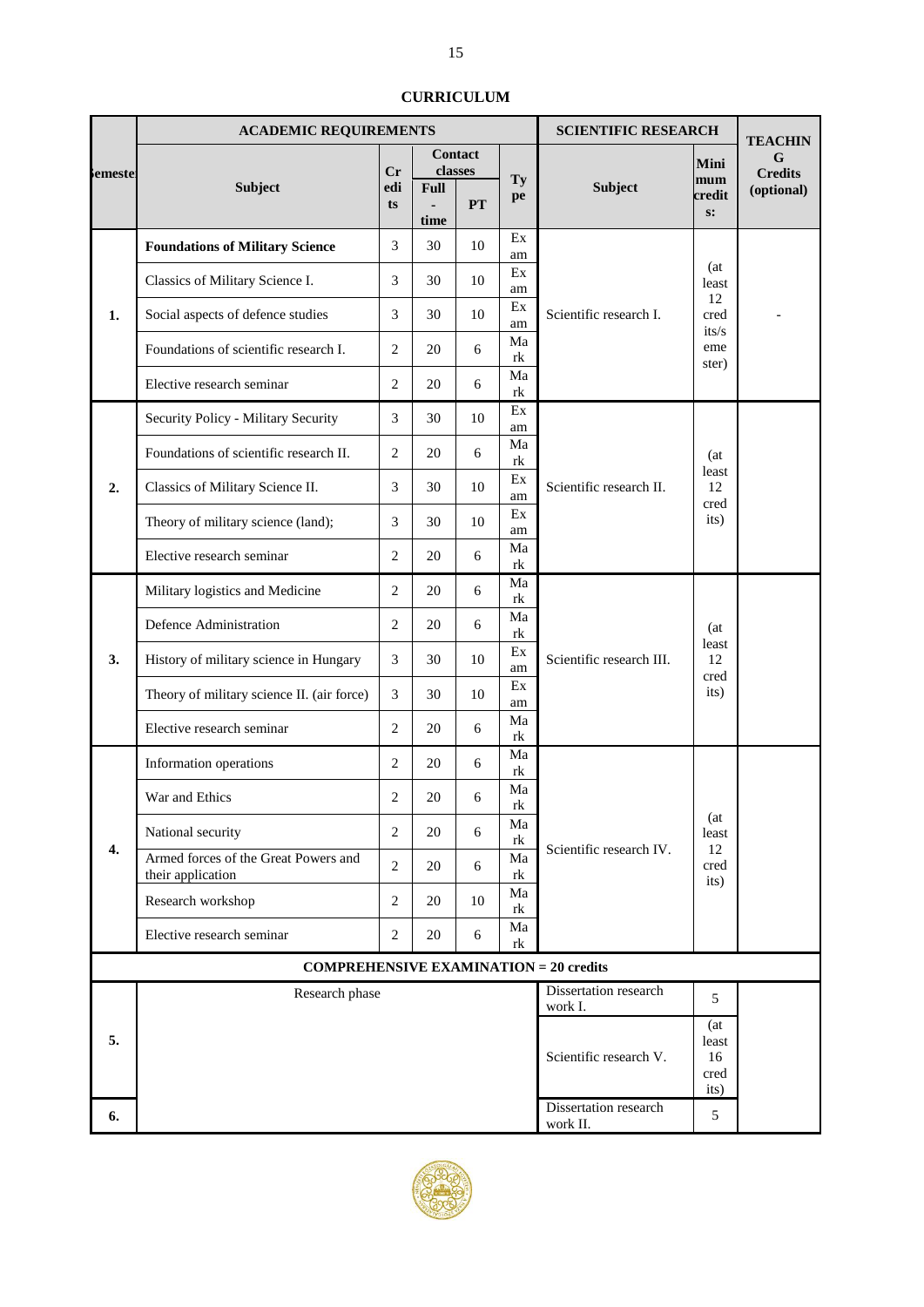|    |               |                       |                  |                  | Scientific research VI.                                                                                                             | (at<br>least<br>16<br>cred<br>its)  |                       |
|----|---------------|-----------------------|------------------|------------------|-------------------------------------------------------------------------------------------------------------------------------------|-------------------------------------|-----------------------|
|    |               |                       |                  |                  | Dissertation research<br>work III.                                                                                                  | 5                                   |                       |
| 7. |               |                       |                  |                  | Scientific research VII.                                                                                                            | (at<br>least<br>16<br>cred<br>its)  |                       |
|    |               |                       |                  |                  | Dissertation research<br>work IV.                                                                                                   | 5                                   |                       |
| 8. |               |                       |                  |                  | Scientific research VIII.                                                                                                           | (at<br>least<br>16<br>cred<br>its)  |                       |
|    | <b>Total:</b> | 50<br>Cr<br>ed<br>its | 460<br>hour<br>S | 144<br>hour<br>S | Scientific research $=$<br>140 credits<br>Dissertation research $=$<br>20 credits<br>Comprehensive<br>examination $= 20$<br>credits | (at<br>least<br>160<br>cred<br>its) | maximum<br>10 credits |

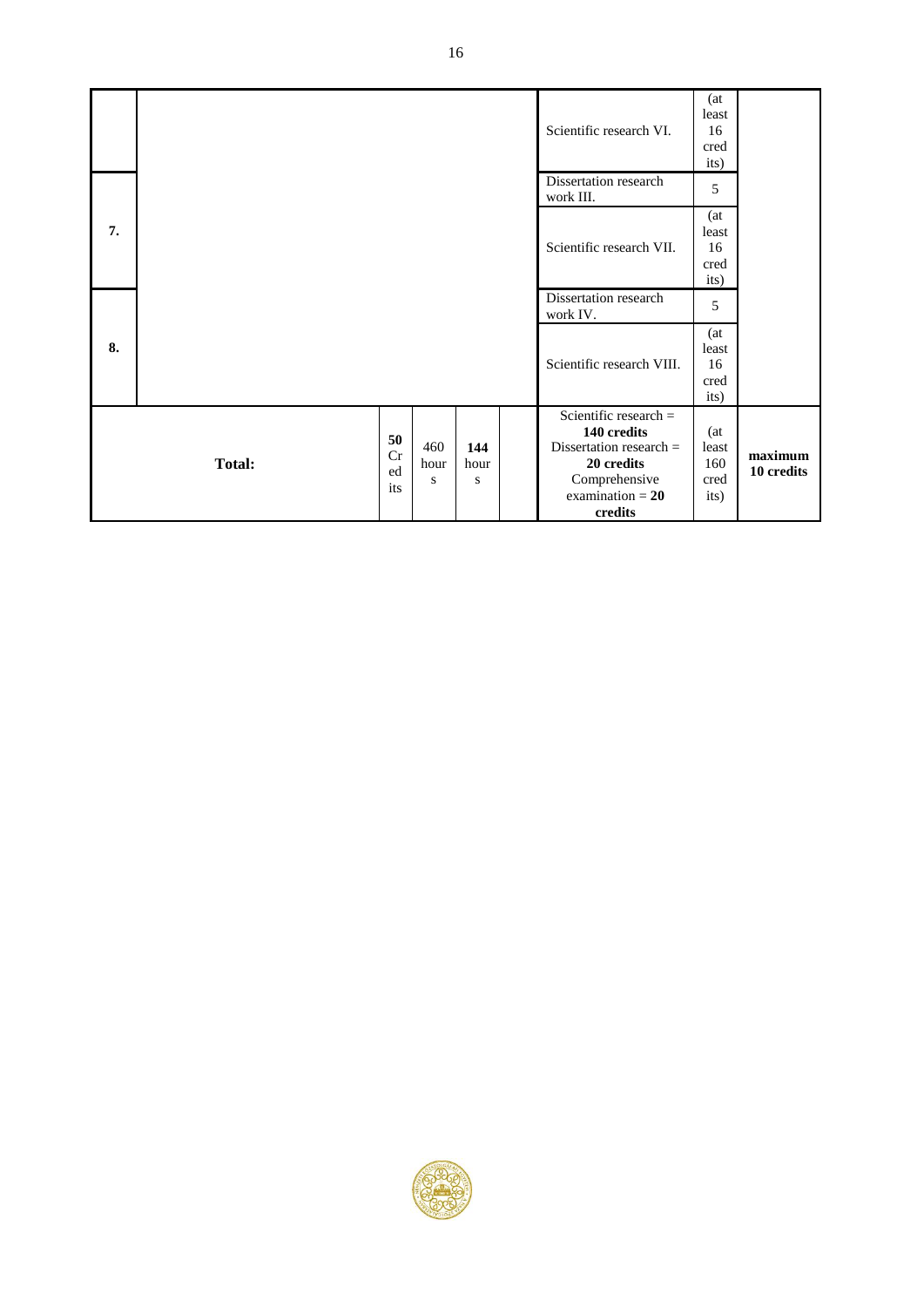### **COURSES OF THE DOCTORAL PROGRAMME**

**(Mandatory courses)**

|                |                                                         |                 | <b>Contact classes</b>                |                |  |
|----------------|---------------------------------------------------------|-----------------|---------------------------------------|----------------|--|
| Code           | <b>Title</b>                                            | Full-<br>time   | <b>Part-time</b>                      | <b>Credits</b> |  |
|                | (MANDATORY COURSES)                                     |                 |                                       |                |  |
| HHDIDAL01      | <b>Foundations of Military Science</b>                  | 30              | 10                                    | 3              |  |
| HHDIDAL16      | Classics of Military Science I.                         | 30              | 10                                    | 3              |  |
| HHDIDAL17      | Social aspects of defence studies                       | $\overline{30}$ | 10                                    | 3              |  |
| HHDIDAL15      | Foundations of scientific research I.                   | 20              | 6                                     | $\overline{2}$ |  |
| <b>HHDIDAL</b> | Foundations of scientific research II.                  | 20              | 6                                     | $\overline{c}$ |  |
| HHDIDAL04      | Security Policy - Military Security                     | 30              | 10                                    | $\mathfrak{Z}$ |  |
| HHDIDAL22      | Theory of military science I. (land);                   | 30              | 10                                    | 3              |  |
| HHDIDAL23      | Theory of military science II. (air force)              | 30              | 10                                    | 3              |  |
| HHDIDAL24      | Classics of Military Science II.                        | 30              | 10                                    | $\mathfrak{Z}$ |  |
| HHDIDAL27      | Military logistics and Medicine                         | 20              | 6                                     | $\overline{2}$ |  |
| HHDIDAL21      | Defence Administration                                  | 20              | 6                                     | $\overline{2}$ |  |
| HHDIDAL30      | History of military science in Hungary                  | 30              | 10                                    | $\mathfrak{Z}$ |  |
| HHDIDAL09      | Information operations                                  | 20              | 10                                    | $\overline{2}$ |  |
| HHDIDAL25      | National security                                       | 20              | 6                                     | $\overline{2}$ |  |
| HHDIDAL32      | War and Ethics                                          | 20              | 6                                     | $\overline{2}$ |  |
| HHDIDAL33      | Armed forces of the Great Powers and their application  | 20              | 6                                     | $\overline{2}$ |  |
| HHDIDAL26      | Research workshop                                       | 20              | 6                                     | $\overline{c}$ |  |
|                | Elective research seminar (each semester $= 4$ )        | 20              | 6                                     | $\overline{2}$ |  |
|                | Courses evaluated by the supervisor every semester      |                 |                                       |                |  |
|                | (publications and other scientific research activities) |                 |                                       |                |  |
| HHDID0510      | Scientific research I.                                  |                 |                                       |                |  |
| HHDID0520      | Scientific research II.                                 |                 |                                       |                |  |
| HHDID0530      | Scientific research III.                                |                 | (for credit details, see Appendix 1.) |                |  |
| HHDID0540      | Scientific research IV.                                 |                 |                                       |                |  |
| HHDID0550      | Scientific research V.                                  |                 | total: 140 credits                    |                |  |
| HHDID0560      | Scientific research VI.                                 |                 |                                       |                |  |
| HHDID0570      | Scientific research VII.                                |                 |                                       |                |  |
| HHDID0580      | Scientific research VIII.                               |                 |                                       |                |  |
|                | Lectures evaluated by the Head of department            |                 |                                       |                |  |
| HHDID0511      | Teaching I.                                             |                 |                                       |                |  |
| HHDID0521      | Teaching II.                                            |                 |                                       |                |  |
| HHDID0531      | Teaching III.                                           |                 | 1 credit for every 4 classes          |                |  |
| HHDID0541      | Teaching IV.                                            |                 | (maximum 10 credits)                  |                |  |
| HHDID0551      | Teaching V.                                             |                 |                                       |                |  |
| HHDID0561      | Teaching VI.                                            |                 |                                       |                |  |
| HHDID0581      | Teaching VIII.                                          |                 |                                       |                |  |
|                | Courses evaluated by the leader of the research area    |                 |                                       |                |  |
| HHDIDAL26      | Research workshop                                       |                 | 2 credits                             |                |  |
| HHDID0610      | Dissertation research work I.                           |                 | 5 credits                             |                |  |
| HHDID0620      | Dissertation research work II.                          |                 | 5 credits                             |                |  |
| HHDID0630      | Dissertation research work III.                         |                 | 5 credits                             |                |  |
| HHDID0640      | Dissertation research work IV.                          |                 | 5 credits                             |                |  |
|                | Comprehensive examination                               |                 | 20 credits                            |                |  |

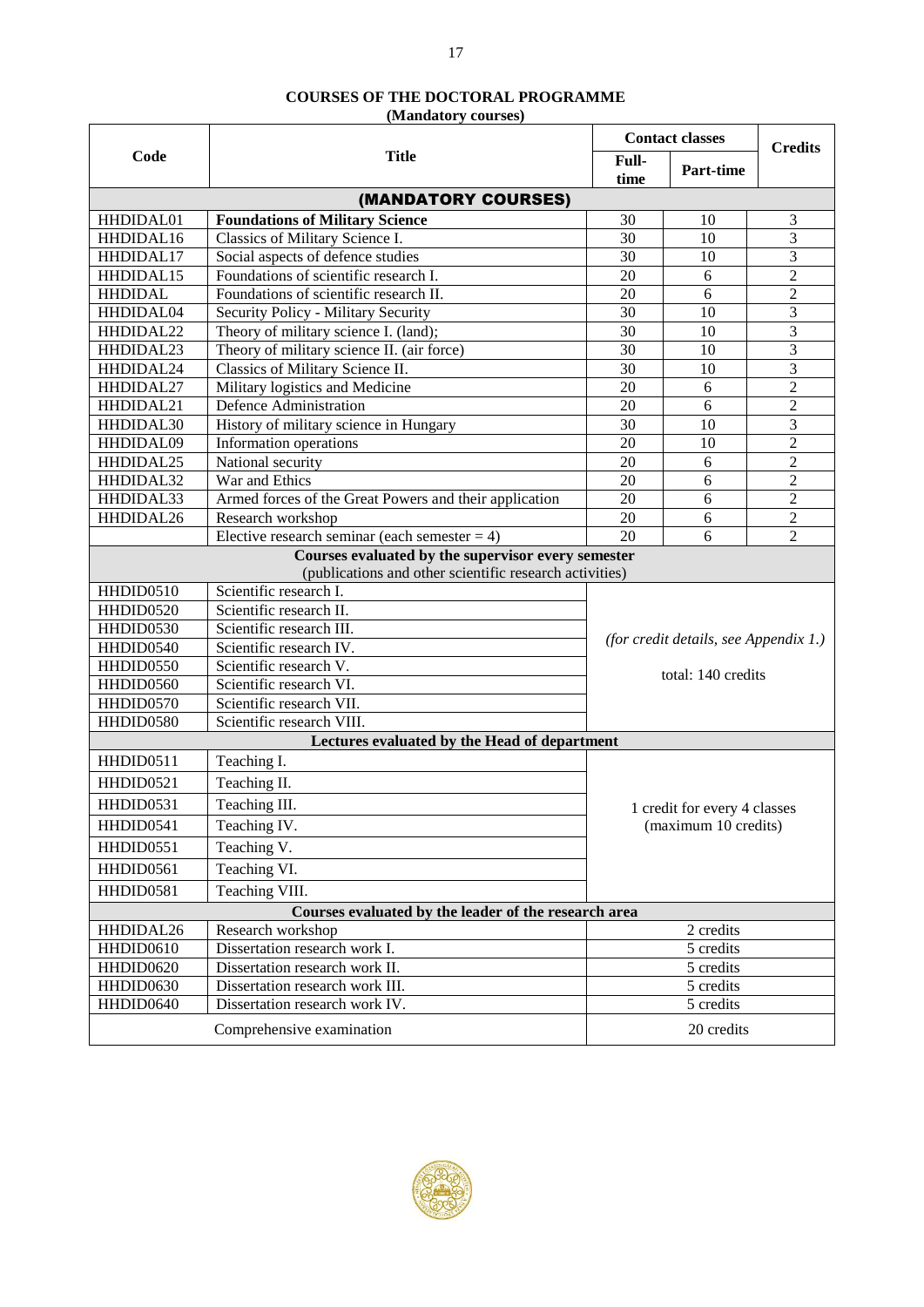#### **ELECTIVE RESEARCH SEMINAR COURSES**

#### **BY RESEARCH AREA**

| Neptun code               | <b>Title</b>                                                                                   | <b>Course responsible:</b> |  |
|---------------------------|------------------------------------------------------------------------------------------------|----------------------------|--|
|                           | 1. SECURITY STUDIES RESEARCH AREA<br>Responsible: Dr. Zoltán Szenes, university professor, CSc |                            |  |
| HHDID1KO01<br>HHDID1KO01A | <b>Security Theories</b><br>Security Theories (in English)                                     | Dr. Zoltán Szenes          |  |
| HHDID1KO04<br>HHDID1KO04A | <b>Global Security Challenges</b><br>Global Security Challenges (in English)                   | Dr. Ferenc Kaiser          |  |
| HHDID1KO05<br>HHDID1KO05A | Regional Security (Middle East)<br>Regional Security (Middle East) (in English)                | Dr. Erzsébet N. Rózsa      |  |
| HHDID1KO06                | Regional Security (Western Balkans, East-Central Europe)                                       |                            |  |
| HHDID1KO06A               | Regional Security (Western Balkans, East-Central Europe) (in<br>English)                       | Dr. Péter Tálas            |  |
| HHDID1KO07                | Regional Security (Africa)                                                                     | Dr. Viktor Marsai          |  |
| HHDID1KO07A               | Regional Security (Africa) (in English)                                                        |                            |  |
| HHDID1KO10                | Regional Security (Latin America)                                                              | Dr. Mónika Szente-         |  |
| HHDID1KO10A               | Regional Security (Latin America) (in English)                                                 | Varga                      |  |
| HHDID1KO09                | <b>International Security Organisations</b>                                                    | Dr. Anna Molnár            |  |
| HHDID1KO09A               | International Security Organisations (in English)                                              |                            |  |
| HHDID1KO12                | <b>Strategic Communication and Security</b>                                                    | Dr. József Lajos           |  |
| HHDID1KO12A               | Strategic Communication and Security (in English)                                              | Németh                     |  |
| HHDID1K003                | <b>Conflict and Crisis Management</b>                                                          |                            |  |
| HHDID1K003A               | <b>Conflict and Crisis Management</b>                                                          | Dr. István Gyarmati        |  |
| HHDID1KSZ01               | <b>Terrorism and Security</b>                                                                  | Dr. Péter Tálas            |  |
| HHDID1KSZ01A              | <b>Terrorism and Security</b>                                                                  |                            |  |
| HHDID1KSZ02               | Terrorism and Security                                                                         | Dr. Erzsébet N. Rózsa      |  |
| HHDID1KSZ02A              | Proliferation and Security                                                                     |                            |  |
| HHDID1KSZ03               | <b>Defence Studies</b>                                                                         | Dr. Zoltán Szenes          |  |
| HHDID1KSZ03A              | Defence Studies (in English)                                                                   |                            |  |
| HHDID1KSZ04               | <b>NATO Studies</b>                                                                            | Dr. Zoltán Szenes          |  |
| HHDID1KSZ04A              | NATO Studies (in English)                                                                      |                            |  |
| HHDID1KSZ14               | Foreign and Security Policy in Hungary (1990-)                                                 | Dr. Ferenc Gazdag          |  |
| HHDID1KSZ14A              | Foreign and Security Policy in Hungary (1990-) (in English)                                    |                            |  |
| HHDID1KSZ09               | Common Security and Defence Policy of the EU                                                   | Dr. Anna Molnár            |  |
| HHDID1KSZ09A              | Common Security and Defence Policy of the EU (in English)                                      |                            |  |
| HHDID1KSZ10               | International Institutions and European Security                                               | Dr. Éva Remek              |  |
| HHDID1KSZ10A              | International Institutions and European Security                                               |                            |  |
| HHDID1KSZ12               | Security and Defence Policy of the United States                                               |                            |  |
| HHDID1KSZ12A              | Security and Defence Policy of the United States (in English)                                  | Dr. Ferenc Kaiser          |  |
| HHDID1KSZ13               | Security and Defence Policy of Russia                                                          | Dr. László Nagy            |  |
| HHDID1KSZ13A              | Security and Defence Policy of Russia (in English)                                             |                            |  |
| HHDID1KSZ14               | Regional Security - Central Asia                                                               |                            |  |
| HHDID1KSZ14A              | Regional security - Central Asia (in English)                                                  | Dr. Péter Wagner           |  |

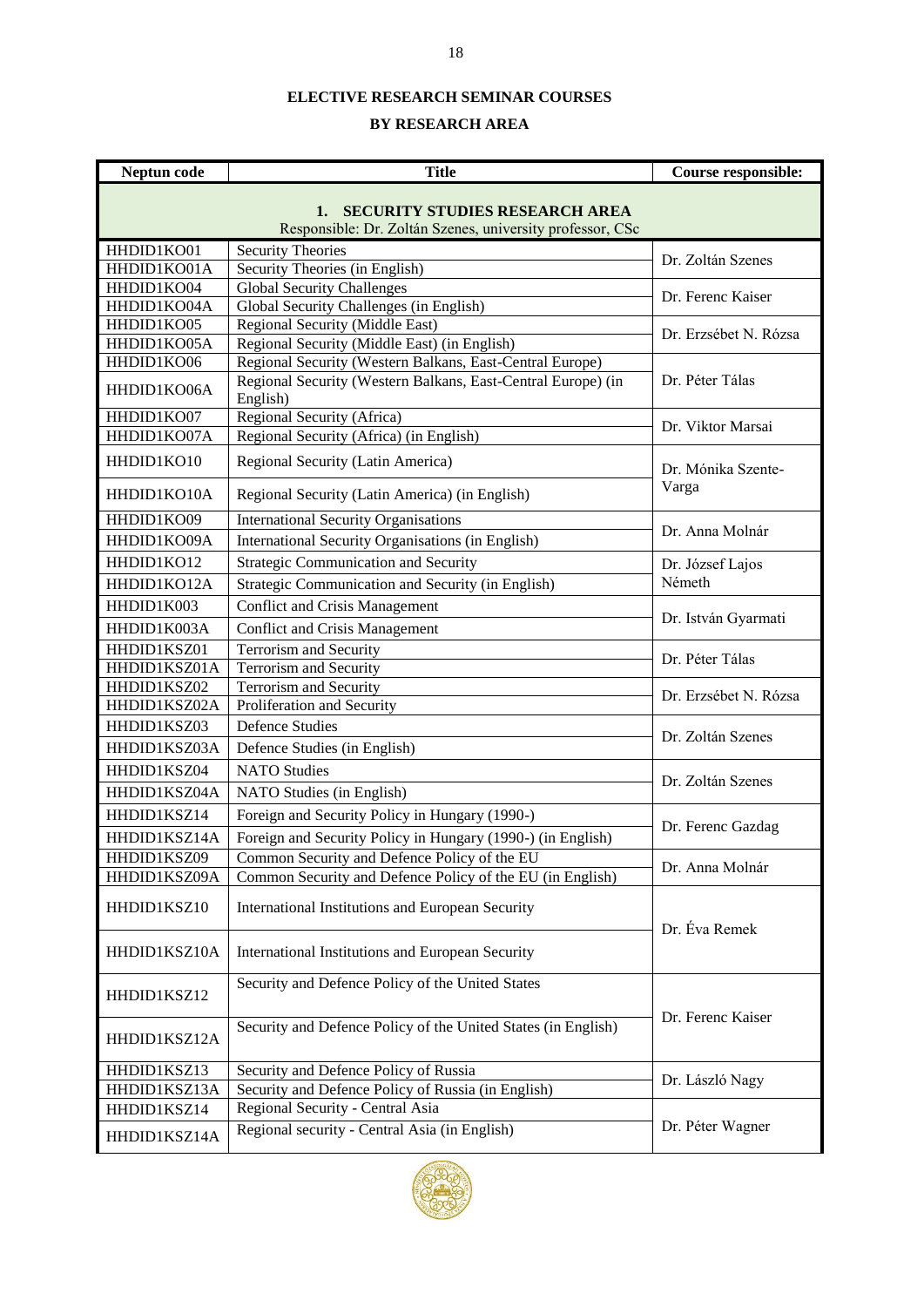| HHDID1KSZ17                                              | Foreign and Security Policy in Germany (1990-)                               |                    |
|----------------------------------------------------------|------------------------------------------------------------------------------|--------------------|
| HHDID1KSZ17A                                             | Foreign and Security Policy in Germany (1990-) (in English)                  | Dr. András Hettyey |
| HHDID2KSZ01                                              | Analyzing the National and Ethnic Conflict Theories of István<br><b>Bibó</b> | Dr. Stefánia Bódi  |
| HHDID1KSZ18                                              | Energy and Environmental Security                                            |                    |
| HHDID1KSZ18A<br><b>Energy and Environmental Security</b> |                                                                              | Dr. Zsolt Hetesi   |

| Neptun code          | <b>Title</b>                                                                                                  | <b>Course responsible:</b> |  |  |  |
|----------------------|---------------------------------------------------------------------------------------------------------------|----------------------------|--|--|--|
|                      | 2.<br><b>SOCIAL ASPECTS OF DEFENCE STUDIES</b>                                                                |                            |  |  |  |
| <b>RESEARCH AREA</b> |                                                                                                               |                            |  |  |  |
|                      | Responsible: Lt.col. Dr. Ildikó Szelei, PhD, associate professor                                              |                            |  |  |  |
| HHDID2KO05           | Pedagogical Questions of Teaching Adults                                                                      | Dr. Ildikó Szelei          |  |  |  |
| HHDID2KO06           | Challenges of Intercultural Education in the 21st Century                                                     | Dr. Ildikó Szelei          |  |  |  |
| HHDID2KO09           | Special Military Values and the Methodology of Military                                                       | Dr. Dénes Harai            |  |  |  |
|                      | Preparation and Training                                                                                      |                            |  |  |  |
| HHDID2KO14           | <b>Applied Military Psychology</b>                                                                            | Dr. Judit Bolgár           |  |  |  |
| HHDID2KO15           | Psychological Consequences and Questions of Special                                                           | Dr. Judit Bolgár           |  |  |  |
|                      | <b>Situations</b>                                                                                             |                            |  |  |  |
| HHDID2KO17           | Human Resource Planning and Development                                                                       | Dr. Zoltán László Kiss     |  |  |  |
| HHDID2KO18           | Performance Evaluation, Performance Management                                                                | Dr. Zoltán László Kiss     |  |  |  |
| HHDID2KO19           | Management of Change in Public Sector                                                                         | Dr. János Krizbai          |  |  |  |
| HHDID2KO20           | HR (Human Resource) Controlling                                                                               | Dr. János Krizbai          |  |  |  |
| HHDID2KO22           | Psychology of Religious Extremism, its Formation and                                                          |                            |  |  |  |
|                      | <b>Activities in Western Democratic Societies</b>                                                             | Dr. Lóránd Ujházi          |  |  |  |
| HHDID2KO22A          | Psychology of Religious Extremism, its Formation and                                                          |                            |  |  |  |
|                      | Activities in Western Democratic Societies (in English)                                                       |                            |  |  |  |
| HHDID2KO23           | The Vatican's Diplomacy for the Protection of the Christians                                                  |                            |  |  |  |
|                      | Living in Crisis Zones                                                                                        | Dr. Lóránd Ujházi          |  |  |  |
| HHDID2KO23A          | The Vatican's Diplomacy for the Protection of the Christians                                                  |                            |  |  |  |
|                      | Living in Crisis Zones                                                                                        |                            |  |  |  |
|                      | Abusive Behaviour in an Organizational Environment, with                                                      |                            |  |  |  |
| HHDID2KO24           | Particular Reference to the Armed Forces and Law<br><b>Enforcement Personnel</b>                              | Dr. Mária Kanyó            |  |  |  |
| HHDID2KO25           | Social and Organizational Mobility                                                                            | Dr. Mária Kanyó            |  |  |  |
|                      |                                                                                                               |                            |  |  |  |
| HHDID2KO30           | Leadership Aspects of Crisis Response Operations                                                              |                            |  |  |  |
| HHDID2KO30A          | Leadership Aspects of Crisis Response Operations (in                                                          | Dr. László Ujházy          |  |  |  |
|                      | English)                                                                                                      |                            |  |  |  |
| HHDID2KO33           | Philosophy of War                                                                                             | Dr. Mihály Boda            |  |  |  |
| HHDID2KSZ36          | Philosophy in Public Service                                                                                  | Dr. Mihály Boda            |  |  |  |
| HHDID2KSZ37          | <b>Military Ethics</b>                                                                                        | Dr. Mihály Boda            |  |  |  |
| HHDID2KSZ06          | Psychological Aspects of Military Socialisation                                                               | Dr. Judit Bolgár           |  |  |  |
| HHDID2KSZ07          | Selection, Preparation, and Evaluation on Psychical Basis                                                     | Dr. Judit Bolgár           |  |  |  |
| HHDID2KSZ08          | Applied Social Sciences Aspect of                                                                             | Dr. Zoltán László Kiss     |  |  |  |
|                      | <b>Crisis Response Operations</b>                                                                             |                            |  |  |  |
| HHDID2KSZ09          | Characteristics of the Cultural Organisational Changes in the<br>Defence Sectors of NATO and EU Member States | Dr. Zoltán László Kiss     |  |  |  |
|                      | Psychology of Religious Extremism, its Formation and                                                          |                            |  |  |  |
| HHDID2KSZ12          | Activities in Western Democratic Societies                                                                    |                            |  |  |  |
|                      | Psychology of Religious Extremism, its Formation and                                                          | Dr. Lóránd Ujházi          |  |  |  |
| HHDID2KSZ12A         | Activities in Western Democratic Societies (in English)                                                       |                            |  |  |  |
| HHDID2KSZ14          | The Security Situation of Christians in Crisis Areas                                                          |                            |  |  |  |
|                      | The Security Situation of Christians in Crisis Areas (in                                                      | Dr. Lóránd Ujházi          |  |  |  |
| HHDID2KSZ14A         | English)                                                                                                      |                            |  |  |  |
| HHDID2KSZ34          | Organizational Roles and Conflicts                                                                            | Dr. Mária Kanyó            |  |  |  |

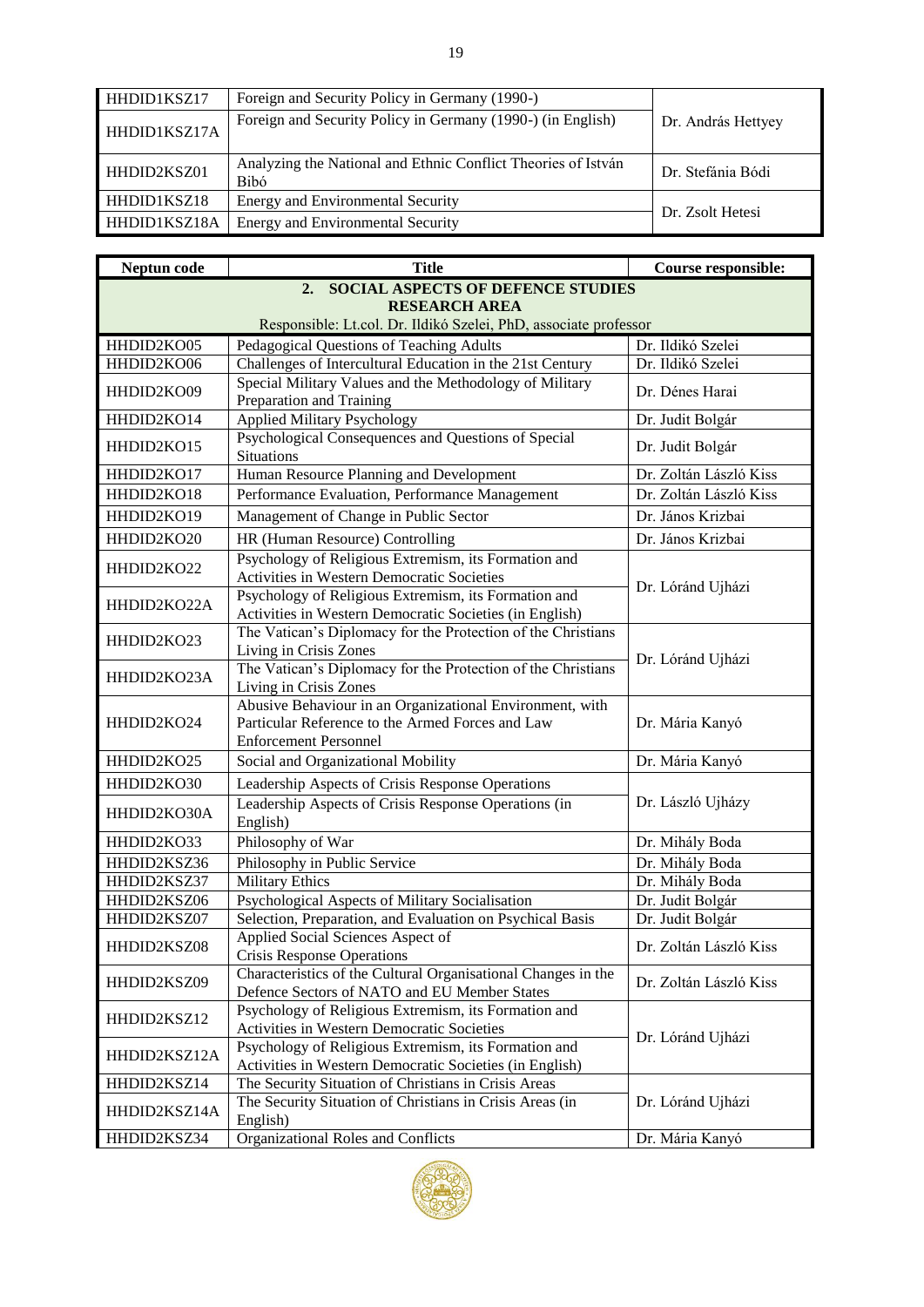| HHDID2KSZ17        | Comparative Pedagogy (comparing training and education<br>systems in the military education of Hungary and the EU) | Dr. Ildikó Szelei      |
|--------------------|--------------------------------------------------------------------------------------------------------------------|------------------------|
| HHDID2KSZ18        | Military Pedagogy                                                                                                  | Dr. Ildikó Szelei      |
| HHDID2KSZ29        | Role of International Religious Organisations and<br>Humanitarian Organisations in Peace Operations                | Dr. Vilmos Fischl      |
| <b>HHDID2KSZ31</b> | Propaganda Analysis                                                                                                | Dr. Eva Harnus Jakusné |

| Neptun code  | <b>Title</b>                                                                                               | Course responsible:    |
|--------------|------------------------------------------------------------------------------------------------------------|------------------------|
|              | 3. THE GENERAL THEORY OF MILITARY SCIENCE<br>Responsible: Maj. Dr. Balázs Forgács PhD, associate professor |                        |
| HHDID3KO01   | Characteristics of Asymmetric Warfare and Terrorism<br>in the 21st Century                                 | Dr. István Resperger   |
| HHDID3KO02   | Challenges, Risks, Threats and their Management                                                            | Dr. István Resperger   |
| HHDID3KO04   | <b>Operational Environment</b>                                                                             | Dr. Gábor Boldizsár    |
| HHDID3KO04A  | Operational Environment (in English)                                                                       |                        |
| HHDID3KO05   | Civil-Military Interaction                                                                                 | Dr. Gábor Boldizsár    |
| HHDID3KO05A  | Civil-Military Interaction (in English)                                                                    |                        |
| HHDID3KO06   | Asymmetric Warfare 1.                                                                                      | Dr. Bálint Somkuti     |
| HHDID3KO07   | Asymmetric Warfare 2.                                                                                      | Dr. Álmos Péter Kiss   |
| HHDID3KO08   | National Security Strategy of the USA, and its<br>Influence on Military Development                        | Dr. Ferenc Kaiser      |
| HHDID3KO09   | History of Naval Strategy Development - Theory and<br>Practice                                             | Dr. Ferenc Kaiser      |
| HHDID3KO11   | Theory and Practice of Waging War                                                                          | Dr. György Szternák    |
| HHDID3KO15   | Theory of Counterinsurgency I.                                                                             | Dr. Zoltán Jobbágy     |
| HHDID3KO15A  | Theory of Counterinsurgency I. (in English)                                                                |                        |
| HHDID3KO17   | Military Geography of Hungary                                                                              | Dr. Miklós Mihály Nagy |
| HHDID3KO18   | Modern Warfare - Is it Science and/or Art?                                                                 | Dr. István Gőcze       |
| HHDID3KO19   | <b>Insurgency Theories</b>                                                                                 | Dr. Balázs Forgács     |
| HHDID3KO20   | Potential Directions of the Development of Military<br>Science - Responses to Global Challenges            | Dr. István Gőcze       |
| HHDID3KO21   | Strategic Thinking in the Military                                                                         | Dr. István Gőcze       |
| HHDID3KSZ01  | Characteristics of Asymmetric Warfare and Terrorism<br>in the 21st Century                                 | Dr. István Resperger   |
| HHDID3KSZ02  | Challenges, Risks, Threats and their Management                                                            | Dr. István Resperger   |
| HHDID3KSZ04  | Causes and Treatment of Future Social Conflicts,<br>Particularly the Use of Military Force                 | Dr. Gábor Boldizsár    |
| HHDID3KSZ04A | Causes and Treatment of Future Social Conflicts,<br>Particularly the Use of Military Force. (in English)   |                        |
| HHDID3KSZ05  | Specifics of Command and Control in Today's<br><b>Military Operations</b>                                  | Dr. Gábor Boldizsár    |
| HHDID3KSZ05A | Specifics of Command and Control in Today's<br>Military Operations (in English)                            |                        |
| HHDID3KSZ06  | Foundation of the Naval Warfare Theory                                                                     | Dr. Ferenc Kaiser      |
| HHDID3KSZ07  | Potential Directions of the Development of Military<br>Science - Responses to Global Challenges            | Dr. István Gőcze       |
| HHDID3KSZ08  | Evolution, Characteristics, and Representatives of<br>Military Cultures and their Role in Modern Warfare   | Dr. Balázs Forgács     |
| HHDID3KSZ14  | Research Methodology of Military Science                                                                   | Dr. István Gőcze       |
| HHDID3KSZ13  | Hungarian Military Travellers and Country Images                                                           | Dr. Miklós Mihály Nagy |

# **Neptun code Title Course responsible:**

## **4. THEORIES OF MILITARY SCIENCE RESEARCH AREA**

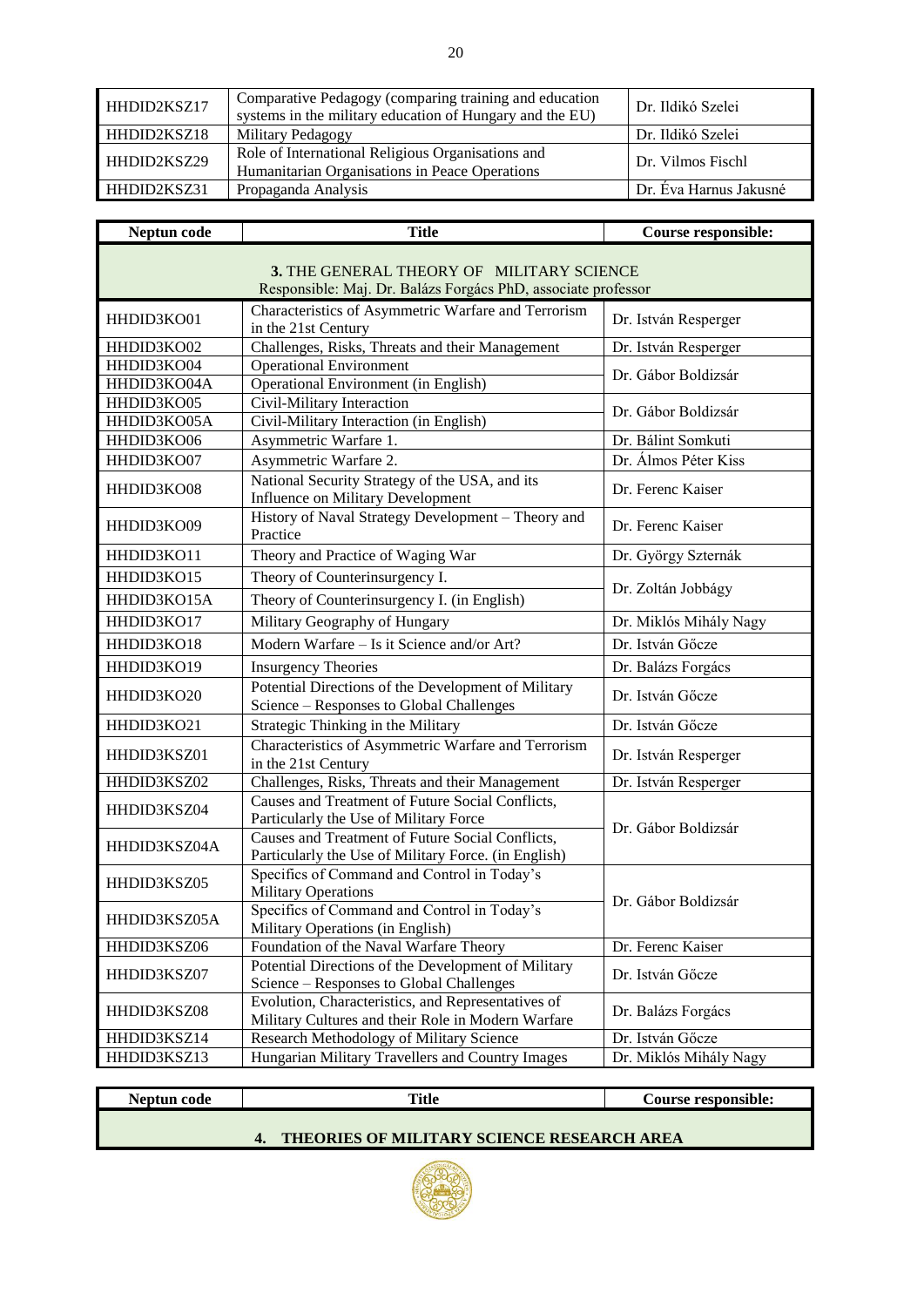| Responsible: Dr. Zoltán Krajnc university professor |                                                                                                  |                                  |  |  |
|-----------------------------------------------------|--------------------------------------------------------------------------------------------------|----------------------------------|--|--|
| HHDID5KO01                                          | <b>International Military Science and Military History</b>                                       | Dr. Tamás Csikány                |  |  |
| HHDID5KO02                                          | Hungarian Military Science in the 19th century                                                   | Dr. Tamás Csikány                |  |  |
| HHDID3KO16                                          | Theory of Allied Joint Operations                                                                | Dr. Zoltán Jobbágy               |  |  |
| HHDID3KO16A                                         | Theory of Allied Joint Operations (in English)                                                   |                                  |  |  |
| HHDID5KO05                                          | History of the Hungarian Air Force since its<br>Foundation                                       | Dr. Miklós M. Szabó              |  |  |
| HHDID5KO06                                          | International Military Science and Military History in<br>the 20th Century                       | Dr. Csaba Horváth                |  |  |
| HHDID5KO07                                          | Hungarian Military Science and Military History in the<br>20th Century                           | Dr. Csaba Horváth                |  |  |
| HHDID5KO29                                          | <b>Current Challenges of Engineer Support</b>                                                    | Dr. Tibor Horváth                |  |  |
| HHDID5KO29A                                         | Current Challenges of Engineer Support (in English)                                              |                                  |  |  |
| HHDID5KO30<br>HHDID5KO30A                           | Defence of Hardened Facilities<br>Design and Analysis of Hardened Facilities (in<br>English)     | Dr. Tibor Horváth                |  |  |
| HHDID5KO08                                          | Hungarian Military Policy in the 20th Century                                                    | Dr. József Kaló                  |  |  |
| HHDID5KO09                                          | History of Military Science from World War I to the<br>End of the Cold War                       | Dr. József Kaló                  |  |  |
| HHDID5KO10                                          | History of Navies and Naval Operations                                                           | Dr. Ferenc Kaiser                |  |  |
| HHDID5KO14                                          | Theory of Military Geographic Support                                                            | Dr. Klára Siposné                |  |  |
| HHDID5KO14A                                         | Theory of Military Geographic Support (in English)                                               | Kecskeméthy                      |  |  |
| HHDID5KO15                                          | Theory of Geographic Information Support                                                         |                                  |  |  |
| HHDID5KO15A                                         | Theory of Geographic Information Support (in<br>English)                                         | Dr. Klára Siposné<br>Kecskeméthy |  |  |
| HHDID5KO16                                          | Theory and Practice of Ground Based Air Defence                                                  | Dr. Zoltán Krajnc                |  |  |
| HHDID5KO17                                          | Theory and Practice of Air Operations                                                            |                                  |  |  |
| HHDID5KO17A                                         | Theory and Practice of Air Operations (in English)                                               | Dr. Zoltán Krajnc                |  |  |
| HHDID5KO20                                          | Engineering Tasks of Military Camp Defence                                                       | Dr. Tibor Kovács                 |  |  |
| HHDID5KO21                                          | "Force Protection" as a Complex Regulatory System<br>for Troop Protection                        | Dr. Tibor Kovács                 |  |  |
| HHDID5KO22                                          | The Military Strategy of Russia; Its Military Policy,<br>Strategies, Forces, and Wars            | Dr. János Deák                   |  |  |
| HHDID5KO23                                          | The Use, Impact, and Efficiency of Explosive<br>Materials and Warfare Agents                     | Dr. László Molnár                |  |  |
| HHDID5KO24                                          | General Theory and Practice of Engineer Support                                                  | Dr. Zoltán Kovács                |  |  |
| HHDID5KO25                                          | Theory of Unit NBC Defence                                                                       | Dr. Tamás Berek                  |  |  |
| HHDID5KO26                                          | NBC-survey in the Hungarian Defence Forces                                                       | Dr. Tamás Berek                  |  |  |
| HHDID5KO27                                          | <b>NBC</b> Decontamination Operations                                                            | Dr. László Földi                 |  |  |
| HHDID5KO28                                          | Characteristics of Today's Armed Conflicts                                                       | Dr. József Lajos Németh          |  |  |
| HHDID5KSZ01                                         | Hungarian Military High Command Between 1848-<br>1990                                            | Dr. Tamás Csikány                |  |  |
| HHDID5KSZ02                                         | General Staff Work during the Hungarian Revolution<br>of 1848-49                                 | Dr. Tamás Csikány                |  |  |
| HHDID5KSZ03                                         | History of Hungarian Military Thinking                                                           | Dr. Miklós M. Szabó              |  |  |
| HHDID5KSZ04                                         | Development of Hungarian Officer Values and the<br>History of Officer Training from 1914 to Date | Dr. Miklós M. Szabó              |  |  |
| HHDID5KSZ05                                         | History of the Hungarian Officer Values and the<br>History of Officer Training                   | Dr. Tamás Csikány                |  |  |



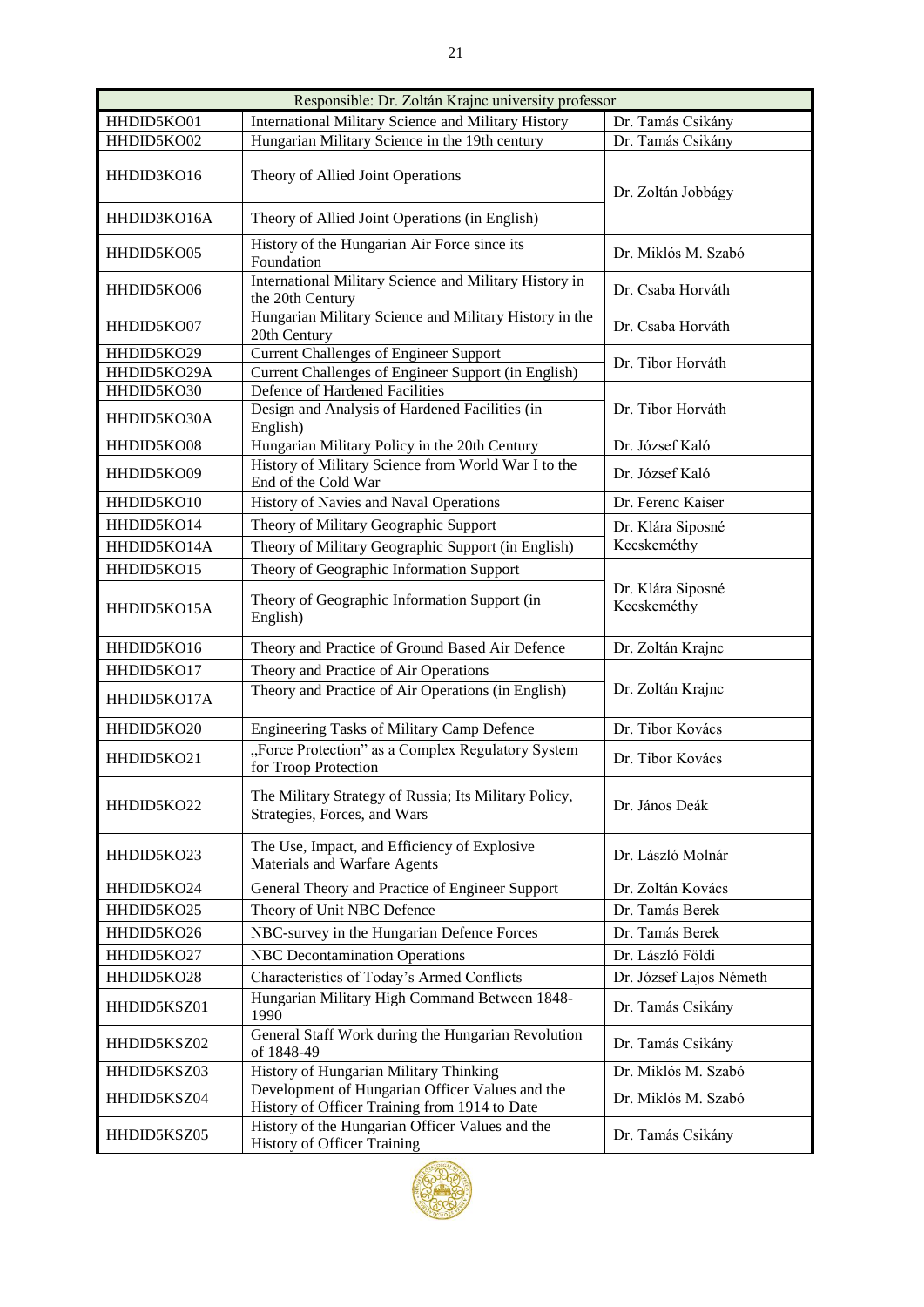| HHDID5KSZ06                 | International Military History of the Cold War Era                                                    | Dr. Ferenc Kaiser  |  |
|-----------------------------|-------------------------------------------------------------------------------------------------------|--------------------|--|
| HHDID5KSZ07                 | History of Military Jurisdiction                                                                      | Dr. József Kaló    |  |
| HHDID5KSZ08                 | Central Organisations of the Hungarian Military from<br>the Beginning to Date                         | Dr. József Kaló    |  |
| HHDID5KSZ09                 | Defence Geographical Assessment of Strategically<br><b>Important Regions to NATO</b>                  | Dr. Klára Siposné  |  |
| HHDID5KSZ09A                | Defence Geographical Assessment of Strategically<br>Important Regions to NATO (in English)            | Kecskeméthy        |  |
| HHDID5KSZ10                 | Security Geography Assessment of Crisis Regions                                                       | Dr. Klára Siposné  |  |
| HHDID5KSZ10A                | Security Geography Assessment of Crises Regions (in<br>English)                                       | Kecskeméthy        |  |
| HHDID5KSZ11                 | Services, Corps and Units in 20th-century Wars                                                        | Dr. Csaba Horváth  |  |
| HHDID5KSZ12                 | The Royal Hungarian Armed Forces between 1919 and<br>1945                                             | Dr. Csaba Horváth  |  |
| HHDID5KSZ16                 | Modern Technical Devices and Warfare Agents                                                           | Dr. Zoltán Kovács  |  |
| HHDID5KSZ30                 | <b>Engineer Support of Military Operations</b>                                                        | Dr. Zoltán Kovács  |  |
| HHDID5KSZ18                 | New Technical Equipment for "Force Protection"<br>tasks, its Application Principles and Opportunities | Dr. Tibor Kovács   |  |
| HHDID5KSZ20                 | Necessity and Content of Military Geographic<br>Assessment and their Preparation                      | Dr. István Gőcze   |  |
| HHDID5KSZ22                 | <b>Current Challenges of Joint Forces Employment</b>                                                  |                    |  |
| HHDID5KSZ22A                | Current Challenges of Joint Forces Employment (in<br>English)                                         | Dr. Zoltán Krajnc  |  |
| HHDID5KSZ23                 | Current Challenges of Air Power Employment                                                            | Dr. Zoltán Krajnc  |  |
| HHDID5KSZ23A                | Current Challenges of Air Power Employment (in<br>English)                                            |                    |  |
| HHDID5KSZ24                 | Tools of NBC-reconnaissance in the Hungarian<br><b>Defence Forces</b>                                 | Dr. László Földi   |  |
| HHDID5KSZ25                 | Individual and collective NBC-Defence                                                                 | Dr. László Földi   |  |
| HHDID5KSZ26                 | <b>NBC Training of Troops</b>                                                                         | Dr. Tamás Berek    |  |
| HHDID5KSZ27                 | NBC-Weapons and Dangerous Industrial Materials                                                        | Dr. Tamás Berek    |  |
| HHDID5KSZ29<br>HHDID5KSZ29A | Theory of Allied Land Operations<br>Theory of Allied Land Operations (in English)                     | Dr. Zoltán Jobbágy |  |

| Neptun code                                                                                                           | <b>Title</b>                                                                     | <b>Course responsible:</b> |
|-----------------------------------------------------------------------------------------------------------------------|----------------------------------------------------------------------------------|----------------------------|
| DEFENCE LOGISTICS AND DEFENCE ECONOMY<br><b>RESEARCH AREA</b><br>Responsible: Dr. Andrea Pap associate professor, PhD |                                                                                  |                            |
| HHDID6KO01                                                                                                            | Defence Economics                                                                | Dr. László Király          |
| HHDID6KO03                                                                                                            | Military Healthcare                                                              | Dr. Gyula Kóródi           |
| HHDID6KO04                                                                                                            | Disaster Healthcare                                                              | Dr. Gyula Kóródi           |
| HHDID6KO08                                                                                                            | <b>Contractor Logistics</b>                                                      | Dr. Péter Lakatos          |
| HHDID6KO09                                                                                                            | Doctrinal Questions of Military logistics support                                | Dr. Attila Horváth         |
| HHDID6KO10                                                                                                            | Logistical and Transportation Aspects of Asymmetric<br>Warfare and Terrorism     | Dr. Attila Horváth         |
| HHDID5KSZ34                                                                                                           | <b>Defence Resources</b>                                                         | Dr. Balázs Taksás          |
| HHDID6KO12                                                                                                            | Organisation of Operations Transportation Support                                | Dr. Gábor Szászi           |
| HHDID6KO13                                                                                                            | Theory and Practice of Medical Support                                           | Dr. László Svéd            |
| HHDID6KO14                                                                                                            | Multi-aspect Decision Models and their Use                                       | Dr. József Gyarmati        |
| HHDID6KO15                                                                                                            | <b>Logistic Support of Military Operations</b>                                   | Dr. Árpád Pohl             |
| HHDID6KO16                                                                                                            | Practice of Medical Support for Multinational<br><b>Expeditionary Operations</b> | Dr. Sándor Pellek          |

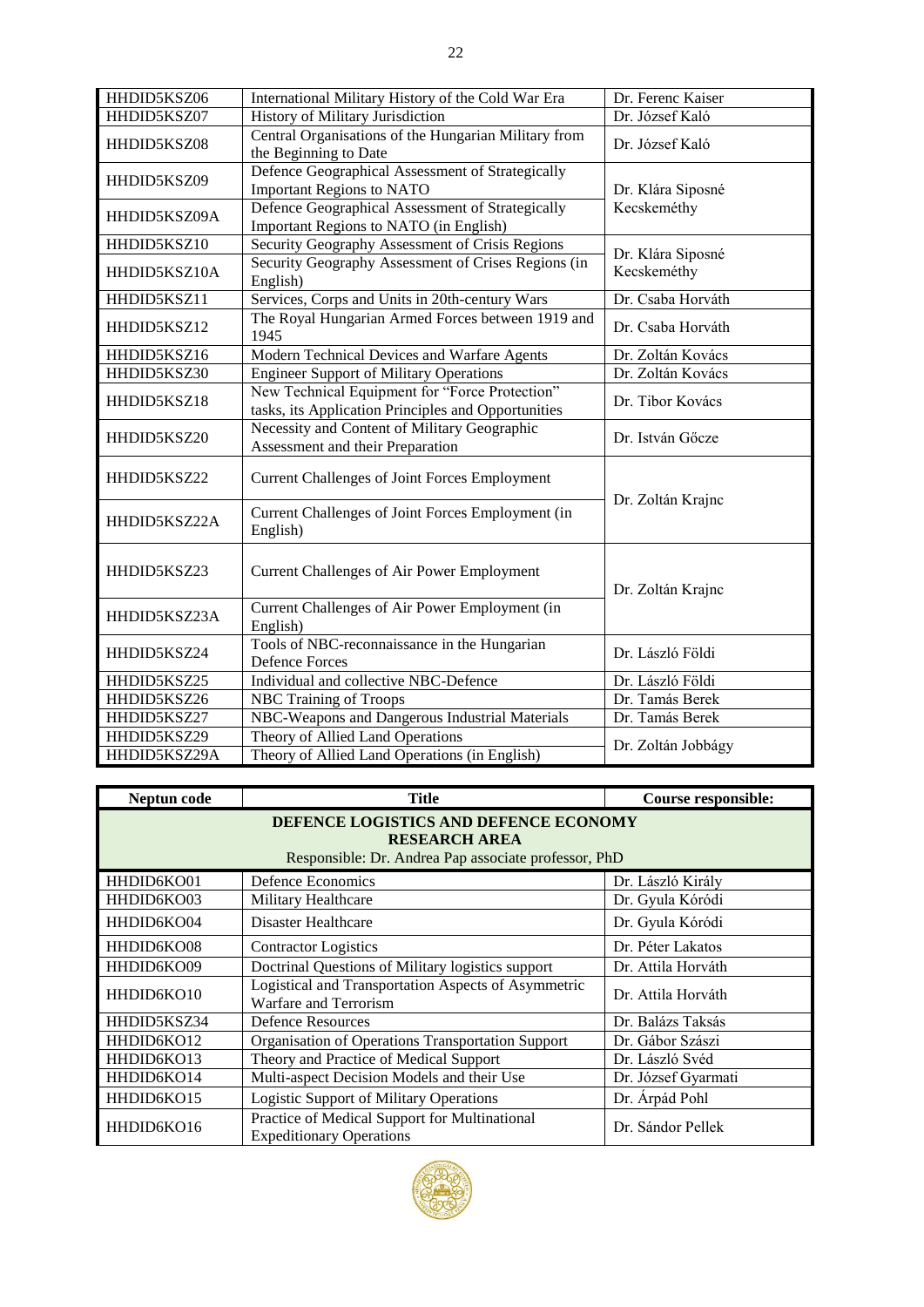| HHDID4KO01   | Unified Defence System of Hungary, its Complexity,<br>and a New Interpretation of its Content                | Dr. Júlia Hornyacsek   |  |
|--------------|--------------------------------------------------------------------------------------------------------------|------------------------|--|
| HHDID4KO02   | Position, Designation, and Mission of Defence<br>Organisations in the Structure of Defence<br>Administration | Dr. Júlia Hornyacsek   |  |
| HHDID4KO03   | Interrelations between Public Administration and<br>Defence Administration                                   | Dr. László Lakatos     |  |
| HHDID4KO04   | <b>Public and Defence Administration Studies</b>                                                             | Dr. László Lakatos     |  |
| HHDID4KO06   | Civil Emergency Planning in the NATO                                                                         |                        |  |
| HHDID4KO06A  | Civil Emergency Planning in the NATO (in English)                                                            | Dr. László Ujházy      |  |
| HHDID4KO07   | Transport Administration Tasks in the System of<br>Defence Administration                                    | Dr. Gábor Szászi       |  |
| HHDID4KO08   | Disaster Management System in Hungary                                                                        | Dr. Rezső Pellérdi     |  |
| HHDID6KSZ04  | Sustainability Aspect of Operational Supply Chain<br>Management                                              | Dr. Péter Lakatos      |  |
| HHDID6KSZ05  | Transportation and Logistic Evaluation on the Theatre                                                        | Dr. Attila Horváth     |  |
| HHDID6KSZ06  | Military Applications of Combined Transportation<br>Technologies                                             | Dr. Gábor Szászi       |  |
| HHDID6KSZ07  | History of Hungarian Military Medicine                                                                       | Dr. László Svéd        |  |
| HHDID6KSZ08  | Protocol of Mass Casualty Situations                                                                         | Dr. László Svéd        |  |
| HHDID6KSZ09  | Logistic System of Disaster Management - material,<br>financial and personal support                         | Prof. Dr. Rudolf Urbán |  |
| HHDID6KSZ09A | Logistic System of Disaster Management - material,<br>financial and personal support (in English)            | (Czech Republic)       |  |
| HHDID4KSZ01  | Special Legal Order, States of Emergency                                                                     | Dr. László Lakatos     |  |
| HHDID4KSZ02  | Public Administration Organisations in State of<br>Emergency                                                 | Dr. László Lakatos     |  |
| HHDID4KSZ06  | Social Organisations and Defence Administration                                                              | Dr. László Ujházy      |  |
| HHDID4KSZ07  | Practice of the Preparation and Operation of<br>Transportation System in Defence Administration              | Dr. Gábor Szászi       |  |

| Neptun code                                                                                           | <b>Title</b>                                                                                                                 | Course responsible:                             |  |
|-------------------------------------------------------------------------------------------------------|------------------------------------------------------------------------------------------------------------------------------|-------------------------------------------------|--|
| NATIONAL SECURITY RESEARCH FIELD<br>Responsible: Col. Dr. István Resperger, university professor, PhD |                                                                                                                              |                                                 |  |
| HHDID7KO03                                                                                            | National Security Aspect of Challenges, Risks, Threats<br>and their Management until 2030                                    | Dr. István Resperger                            |  |
| HHDID7KO04                                                                                            | Characteristics and National Security Impacts of<br>Asymmetric Warfare and Terrorism in the 21st<br>Century                  | Dr. István Resperger                            |  |
| HHDID7KO46                                                                                            | National Security Challenges of Jihadisation and<br>Radicalisation                                                           | Dr. József Kis-Benedek, Dr.<br>István Resperger |  |
| HHDID7KO06                                                                                            | Theoretical and Practical Challenges of the<br><b>International Cooperation between National Security</b><br><b>Services</b> | Dr. József Kis-Benedek                          |  |
| HHDID7KO07                                                                                            | Theory and Practice of Strategic                                                                                             | Dr. József Kis-Benedek                          |  |
| HHDID7KO09                                                                                            | Theory and Practice of Analysis-Evaluation Work                                                                              | Dr. Csaba Vida                                  |  |
| HHDID7KO14                                                                                            | Impact of Crises on Intelligence and National Security<br><b>Services</b>                                                    | Dr. Zsigmond Tömösváry                          |  |
| HHDID7KO47                                                                                            | National Security Aspects of Migration                                                                                       | Dr. István Resperger, Dr.<br>Tamás Kenedli      |  |
| HHDID7KO37                                                                                            | National Security Aspects of Military and Law-<br>enforcement Activities during Crisis Periods and in<br>Crisis Areas        | Dr. Tibor Szilágyi                              |  |

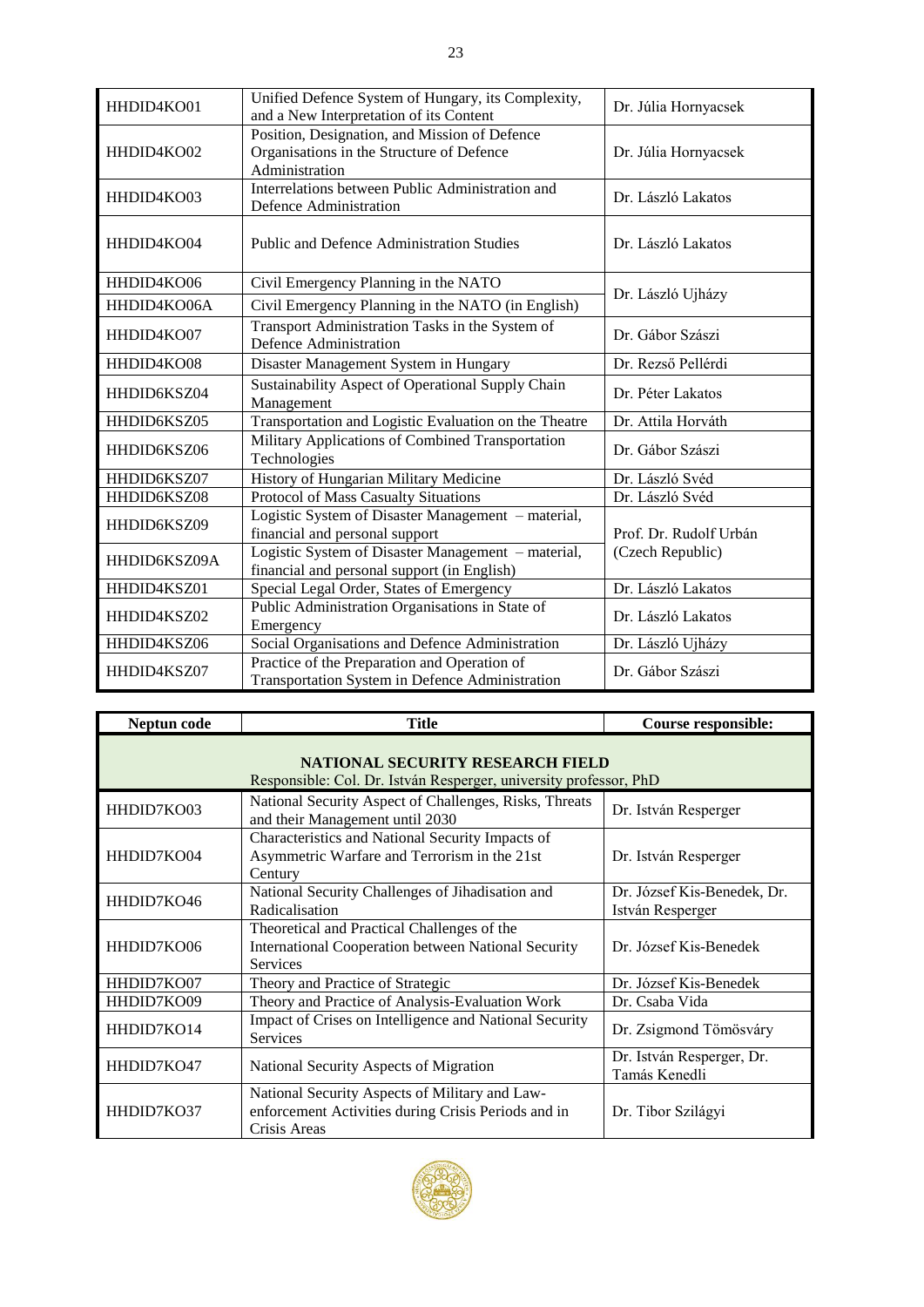| HHDID7KO40  | Strategic Analysis of the Hungarian National Security<br>System                                                 | Dr. József Boda                            |
|-------------|-----------------------------------------------------------------------------------------------------------------|--------------------------------------------|
| HHDID7KO41  | <b>Technical Support of Secret Information Collection for</b><br>National Security and Law-enforcement Agencies | Dr. József Boda                            |
| HHDID7KSZ02 | National Security Aspect of Challenges, Risks, Threats<br>and their Management until 2030                       | Dr. István Resperger                       |
| HHDID7KSZ03 | Characteristics and National Security Impacts of<br>Asymmetric Warfare and Terrorism                            | Dr. István Resperger                       |
| HHDID7KSZ32 | National Security Aspects of Migration                                                                          | Dr. István Resperger, Dr.<br>Tamás Kenedli |
| HHDID7KSZ05 | National Security Aspects of Terrorism, with Special<br><b>Regard to Risk Assessment</b>                        | Dr. József Kis-Benedek                     |
| HHDID7KSZ06 | Evaluation of Central European Regional Security<br>Systems and Analysis of the Central European States         | Dr. Csaba Vida                             |
| HHDID7KSZ29 | Theory and Practice of Strategic Intelligence                                                                   | Dr. József Kis-Benedek                     |

| Neptun code                                                                                                                    | <b>Title</b>                                                                                      | Course responsible:  |  |
|--------------------------------------------------------------------------------------------------------------------------------|---------------------------------------------------------------------------------------------------|----------------------|--|
| 7. THEORY OF DEFENCE IT AND COMMUNICATION<br><b>RESEARCH AREA</b><br>Responsible: Dr. Károly Fekete, university professor, PhD |                                                                                                   |                      |  |
| HHDID8KO01                                                                                                                     | Analog and Digital Communication Systems                                                          | Dr. Károly Fekete    |  |
| HHDID8KO02                                                                                                                     | Information Security of Public Organisations                                                      | Dr. András Kerti     |  |
| HHDID8KO04                                                                                                                     | <b>Electronic Warfare Support to Military Operations</b>                                          | Dr. Zsolt Haig       |  |
| HHDID8KO05                                                                                                                     | Signal Support to the Crisis Response Operations of<br>the Hungarian Defence Forces               | Dr. Tibor Farkas     |  |
| HHDID8KO06                                                                                                                     | Info-Communication Support to Multinational<br>Operations                                         | Dr. Tibor Farkas     |  |
| HHDID8KO07                                                                                                                     | Electronic Reconnaissance and Support                                                             | Dr. László Kovács    |  |
| HHDID8KO08                                                                                                                     | All-Source Intelligence                                                                           | Dr. László Kovács    |  |
| HHDID8KO10                                                                                                                     | IT Systems in the Field, Police, Disaster Management,<br>and Public Administration (e-government) | Dr. Imre Négyesi     |  |
| HHDID8KO11                                                                                                                     | Digitisation of the Battlefield                                                                   | Dr. Károly Fekete    |  |
| HHDID8KO13                                                                                                                     | Electronic Warfare                                                                                | Dr. Zsolt Haig       |  |
| HHDID8KSZ01                                                                                                                    | Examination of High Speed Military Communication<br>Systems                                       | Dr. Károly Fekete    |  |
| HHDID8KSZ02                                                                                                                    | <b>Information Security Risk Assessment</b>                                                       | Dr. András Kerti     |  |
| HHDID8KSZ03                                                                                                                    | Electronic Warfare Support to Non-Military<br>Operations                                          | Prof. Dr. Zsolt Haig |  |
| HHDID8KSZ04                                                                                                                    | <b>Integrated Military Communication Systems</b>                                                  | Dr. Károly Fekete    |  |
| HHDID8KSZ05                                                                                                                    | Challenges of Information Operations Management                                                   | Dr. Zsolt Haig       |  |
| HHDID8KSZ07                                                                                                                    | Military Decision-making Process in Organising CIS                                                | Dr. Tibor Farkas     |  |
| HHDID8KSZ09                                                                                                                    | Theory of Defence IT Systems and Their Application                                                | Dr. Sándor Munk      |  |
| HHDID8KSZ10                                                                                                                    | IT Systems in the Field, Police, Disaster Management,<br>and Public Administration (e-government) | Dr. Imre Négyesi     |  |
| HHDID8KSZ11                                                                                                                    | Modern Military Information Systems                                                               | Dr. László Kovács    |  |
| HHDID8KSZ12                                                                                                                    | Cyber Warfare                                                                                     | Dr. László Kovács    |  |
| HHDID8KSZ13                                                                                                                    | Theory of Organising Communication Systems                                                        | Dr. Tibor Farkas     |  |

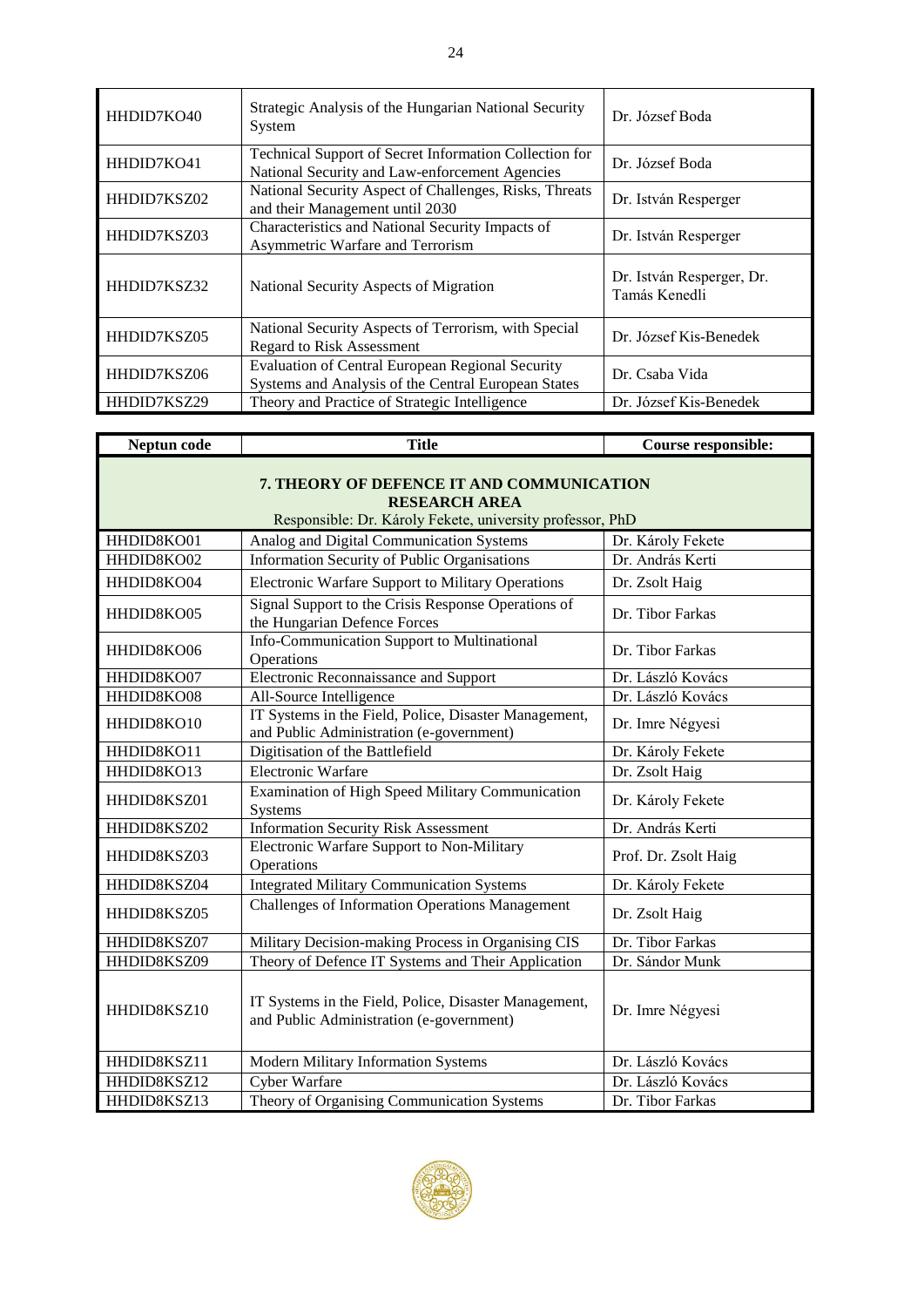### **Appendix 1.**

## **CREDITS TO OBTAIN FOR SCIENTIFIC ACTIVITIES**

(for 100% contribution)

|                                                            | <b>Scientific activities</b>                                                                               | <b>Credit</b>  |
|------------------------------------------------------------|------------------------------------------------------------------------------------------------------------|----------------|
|                                                            | Book published in Hungary                                                                                  | 32             |
|                                                            | Chapter in a book published in Hungary                                                                     | 20             |
| Book, course book,<br>textbook                             | Scientific study in a book                                                                                 | 20             |
|                                                            | Printed or electronic course book in foreign language                                                      | 24             |
|                                                            | Printed or electronic course book in the native language of the PhD<br>student                             | 20             |
|                                                            | Teaching material based on scientific research                                                             | 12             |
|                                                            | Article published abroad in foreign language                                                               | 24             |
| Peer-reviewed article                                      | Article published in Hungary in foreign language                                                           | 20             |
| in a journal                                               | Article published in a journal in the native language of the PhD<br>student                                | 16             |
|                                                            | Article published abroad in foreign language                                                               | 16             |
| Non-Peer-reviewed                                          | Article published in Hungary in foreign language                                                           | 12             |
| article in a journal                                       | Article published in a journal or an electronic site in the native<br>language of the PhD student          | 10             |
| Participation in<br>international<br>scientific conference | Publication of the presentation in a peer-reviewed, foreign<br>language proceeding                         | 24             |
|                                                            | Publication of the presentation in a non-peer-reviewed, foreign<br>language proceeding                     | 16             |
|                                                            | Publication of the presentation in a foreign language proceeding                                           | 14             |
|                                                            | Foreign language presentation                                                                              | 6              |
| (in foreign language)                                      | Poster in foreign language                                                                                 | 6              |
|                                                            | Complementary lecture in foreign language, submitted in writing<br>and published in conference proceedings | 4              |
|                                                            | Publication of the foreign language presentation in a foreign<br>language proceeding                       | 12             |
|                                                            | Publication of a contribution in native language in conference<br>proceedings                              | 10             |
| Participation in                                           | Publication of native language presentation in conference<br>proceeding                                    | 8              |
| national scientific                                        | Foreign language presentation                                                                              | $\overline{4}$ |
| conference                                                 | Poster in foreign language                                                                                 | $\overline{4}$ |
|                                                            | Presentation in native language                                                                            | $\overline{2}$ |
|                                                            | Poster in native language                                                                                  | $\overline{2}$ |
|                                                            | Complementary lecture in native language, submitted in writing<br>and published in conference proceedings  | $\overline{2}$ |
| Scientific tenders                                         | Participation in international scientific conference (in foreign<br>language)                              | 12             |
|                                                            | Participation in national scientific conference                                                            | 10             |
|                                                            | Participation in university-level scientific conference                                                    | 6              |
| Patent, invention                                          | Patent registered abroad                                                                                   | 30             |